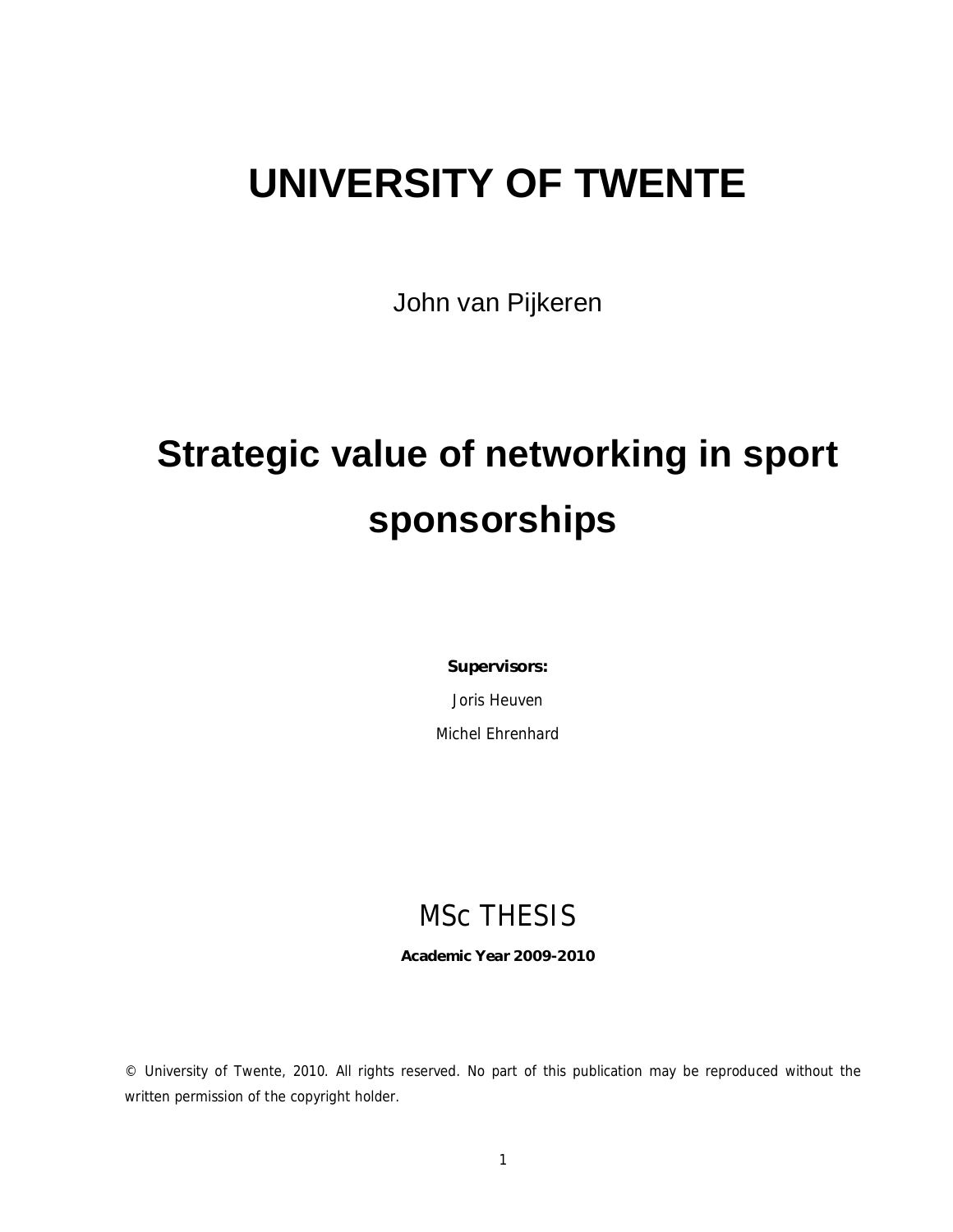# **Strategic value of networking in sport sponsorships**

John van Pijkeren *University of Twente*

#### **ABSTRACT**

Sport sponsorship is interesting for organizations for more than only the value out of the relationship between sports entity and sponsor. This study reveals the network behind sport sponsorship is highly valuable for sponsors. Due to the sponsorship network centrality of sponsors increases. Relationship intensity is highly dependent of the participation of all parties. Striking results are found when analyzing the amount and type of contents exchanged. For sponsors the amount of contents exchanged with others increases, whereas the type of contents exchanged changes. Sponsorship networks facilitate the exchange of information, as well as the exchange of goods and services. The exchange of information might be of more value because it may contain information about a particular market, new product or a more efficient product process. Underexposed for a long time, the network opportunity behind sponsorships now seems to gain interest from both network scientists and practitioners. As such, as well as providing a conceptual extension to the sponsorship literature, the study also offers a route for more empirical analyses of other sponsorship networks.

**Keywords:** Sponsorship, Relationships, Network, Network centrality, Relationship intensity, Exchange, Content.

### **1. INTRODUCTION**

Till now, sponsorship research only focused on the dyadic approach; the relationship between sports entity and sponsoring organization. Interestingly, there lies more contribution in sport sponsorship. What about the value gained from relationships the sponsorship network offers, a highly undervalued aspect of sport sponsoring. Sports entities are engaged with many different organizations. Sponsors therefore have the opportunity to contribute from the network the sports entity has created and provides, because all sponsors already have an interface with each other by sponsoring the same sports entity.

Scholars (e.g. McCarville & Copeland, 1994; Olkkonen *et al.*, 2000) have highlighted the importance of the strategic context of sponsorship interactions; the interacting web of organizations linked through sponsorship-driven linkages cannot be ignored when evaluating current and future sponsorship relationships.

However, there have been scarce attempts to conduct research aimed at (1) investigating the content of sponsorship networks or (2) the processes of formation and development of relationships and (3) networks behind the focal sponsorship relationship between sports entity and sponsor.

Therefore, the purpose of this paper is to draw from broader sponsorship and networking literature to study interorganizational relationships between sponsoring organizations. This research seeks to extend current perceptions of the reasons and objectives for linkages between sponsoring organizations and sport entities. Aim of this study is to prove strategic value of networking behind sponsorship relationships.

As a result, the central question used in this study is:

# *How do sponsors benefit from (strategic) value a sponsorship network provides?*

Whereas (strategic) value refers to the intangible nature of advantages sponsorship offers when sponsors play an active role in the network (Farelly, 2006). In order to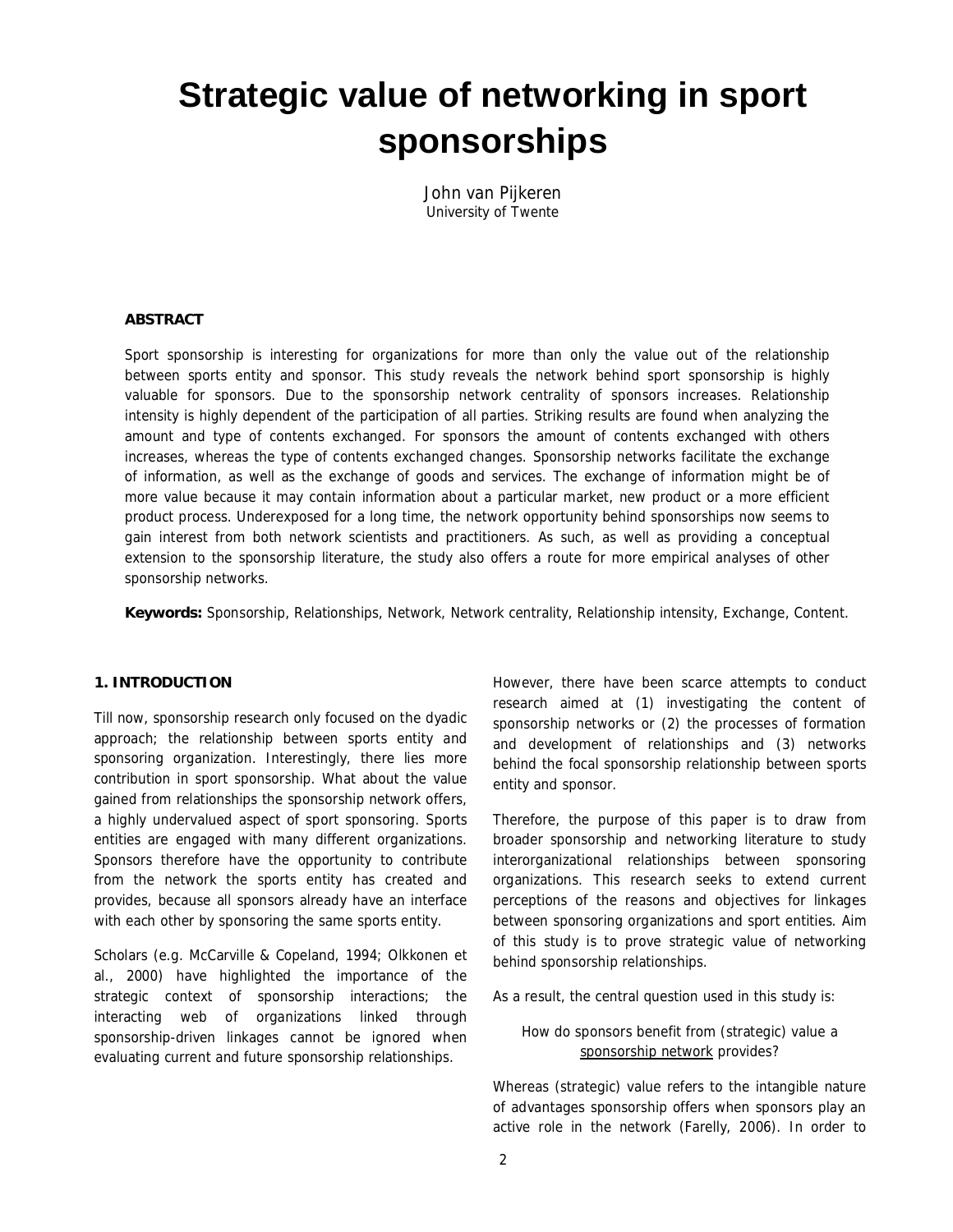answer the central question, the following research questions are used:

- Since being sponsor, how did relationships between sponsors develop?
- Since being sponsor, how did the structure of the network change?
- How do the relations and the structure of the network have influence on the content exchanged in the network?

The intended contribution of this paper is twofold. The first contribution contains the expansion of the existing literature on sponsorship by investigating the relevance of networking behind sponsorships. Therefore a need exists to look beyond the traditional studies on sponsorship, and to capture the advantages the sponsoring organizations gain from those networks. These advantages may fit to meet their immediate and strategic objectives (Abratt *et al.*, 1987). Traditional studies towards sponsorship are often focused at the benefits of sponsorship by describing several objectives, like brand awareness and corporate image. This study focuses on the advantage of creating new relations and enhancing existing relationships via the network. Second, the focus is on small and medium sized organizations, which only a few scholars did (e.g. Slack & Bentz, 1996; Berret, 1993). This contrasts with traditional literature regarding sponsorship, since in the past scholars (e.g. Mack, 1999) mainly focused on objectives and results of multinationals sponsoring world-wide events, worldfamous sport entities and world-class athletes.

#### **2. SPORT SPONSORSHIP**

#### **2.1 Defining sport sponsorship**

The literature about sponsorship is extensive. However, there does not exist a general accepted definition of sponsorship. There have been rigorous attempts to explicitly define and classify sponsorship, in order to define what it is and what it is not. An all-encompassing definition of sponsorship is difficult, if not impossible to make. To show differences in definition of sponsorships and to create a valuable definition, definitions and descriptions of sponsorship provided by well-known scholars are summed up in Table 1.

Scholars agree that sport sponsorship involves a relationship between a sports entity and a sponsoring organization. The sponsored gets support of the sponsor, like financial support, know-how, services or products. In turn, the sponsor has the right to associate their organization or brand with the sports entity in order to gain commercial advantage. This may lead to exposure, image-linked benefits, hospitality opportunities and also possibilities of developing connected business relationships.

In this study, the following description of sport sponsorship is used; a combination of definitions of other authors (see Table 1). This description encompasses the main aspects of several sport sponsorship definitions:

Sport sponsorship is an interaction between a sports entity and a sponsor. Sponsors are organizations acting in various kinds of markets, of which sponsoring is part of its marketing strategy. Sponsorship is the provision of resources, like financial support, know-how, products and services by an organization to the sports entity to enable the latter to pursue some activity in return for mainly intangible resources provided by the sponsored, for example, exposure, image-linked benefits, hospitality opportunities and possibilities of developing connected business relationships.

The short definition out of this nearly all-encompassing description is:

*Sport sponsorship is an interaction between a sports entity and a sponsor, whereby the sponsor provides resources in exchange of mainly intangible resources provided by the sponsored.*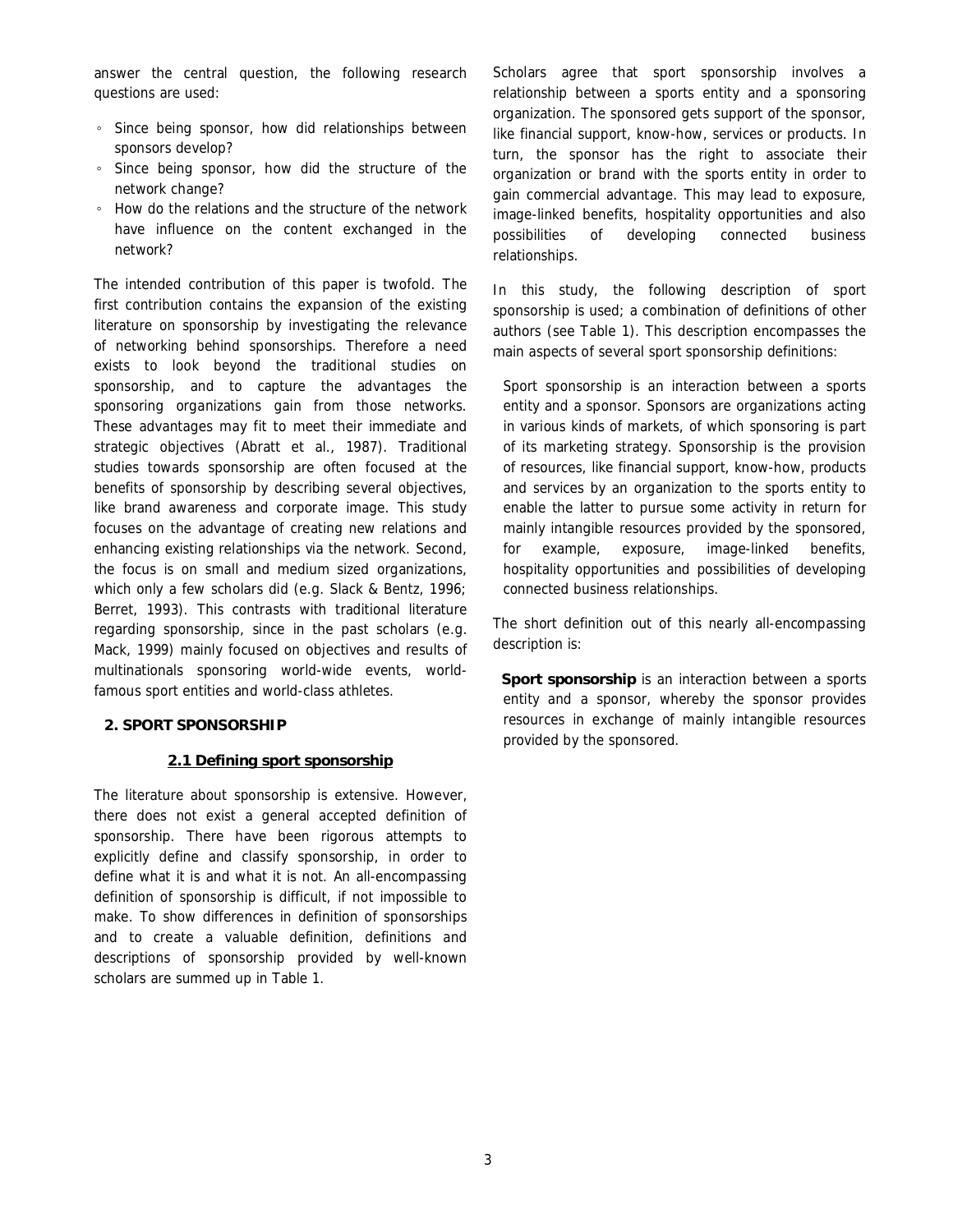Table 1: Sponsorship definitions

| Author(s)                    | Definition/description                                                                                                                                                                                                                                                                                                                                                                                                                                                                                                                                                                                                                                                                                                                                       |
|------------------------------|--------------------------------------------------------------------------------------------------------------------------------------------------------------------------------------------------------------------------------------------------------------------------------------------------------------------------------------------------------------------------------------------------------------------------------------------------------------------------------------------------------------------------------------------------------------------------------------------------------------------------------------------------------------------------------------------------------------------------------------------------------------|
| Knecht & Stoelinga<br>(1988) | Sponsorship is an activity in which a sponsoring organization (1) supports an association or<br>person for the presentation of sporting, artistic or similar performances of interest to the<br>general public; (2) organizes of sporting or cultural event in exchange for mention of its brand<br>name.                                                                                                                                                                                                                                                                                                                                                                                                                                                    |
| Olkkonen (2001)              | Sponsorship relationships involve interaction between various kinds of organizations: public and<br>private, profit and non-profit. Sponsors are usually organizations or public-sector organizations<br>acting in various kinds of markets, while the sponsored can take different forms according to<br>the type of organization and societal field, for example, sports and the arts. Economic aspects<br>of sponsorship relationships relate to the exchange of money and/or products/services/know-<br>how provided by the sponsor. This against mainly intangible resources provided by the<br>sponsored, for example, exposure, image-linked benefits, hospitality opportunities and<br>possibilities of developing connected business relationships. |
| Shank (1999)                 | Sponsorship is an investment in a sports entity to support overall organizational objectives,<br>marketing goals and/or strategies.                                                                                                                                                                                                                                                                                                                                                                                                                                                                                                                                                                                                                          |
| Meenaghan (1991)             | Sponsorship is the provision of assistance $-$ financial or in kind $-$ to an activity by an<br>organization for the purpose of achieving communication objectives.                                                                                                                                                                                                                                                                                                                                                                                                                                                                                                                                                                                          |
| Shilbury et al. (1998)       | Sponsorship is a business relationship between a sponsor and a beneficiary, which offers in<br>return some rights and association that may be used for commercial advantage.                                                                                                                                                                                                                                                                                                                                                                                                                                                                                                                                                                                 |
| Erdogan & Kitchen<br>(1998)  | Sponsorship is the practice of promoting an organization's interests and its brands by tying<br>them to a specific and meaningful related event, organization or charitable cause.                                                                                                                                                                                                                                                                                                                                                                                                                                                                                                                                                                           |

# **2.2 Development of sport sponsorship**

According to Maguire (1999) sponsorship is an evolving area of interest to academics and business practitioners. The range of sponsored activities has increased steadily the last century. Sponsorship has become an increasingly popular medium of corporate communication among organizations (Olkkonen *et al.*, 2000). Over the past forty years sponsorship has evolved from a small-scale activity in a limited number of industrialized countries to a major global industry (Meenaghan, 1998). Despite the negative effects of the global economic crisis, the global sponsorship expenditures have still increased with 3,9% in 2008. Stotlar (2004) pointed to the annual increase in corporate spending with some organizations spending over \$100 million every year. Tripodi (2001) claims sponsorship has the potential to become the marketing communication tool of the twenty-first century.

Lee *et al.* (1997) stated that in the beginning of the nineties 65% of sponsorship spending is devoted to sports. Later on, other authors noted even higher rates of sport sponsorship spending, up to 80% (Stotlar, 2004; Veloutsou & Costa, 2006). This clearly suggests that sport is by far the most developed area of sponsorship (Davies, 2006). Walliser (2003) states sport sponsorship is easy accepted by consumers. According to Shanklin & Kuzma (1992) sport sponsorship is important and popular because sport is an universal language that attracts high emotions and passion, provides drama, unites people and encompasses values, elements that most organizations would like to associate with. Highly involved fans identify themselves strongly with their favorite sport events, teams or athletes (Cialdini *et al.*, 1976).

As a result of this growth of sponsorship interest, sports became closer linked with the corporate world and the popular appeal of sport increased significantly during the twentieth century. It was not just a case of business values intruding into sport, or sport being turned into business. It was also a matter of recognizing the potential value in the increasingly competitive process of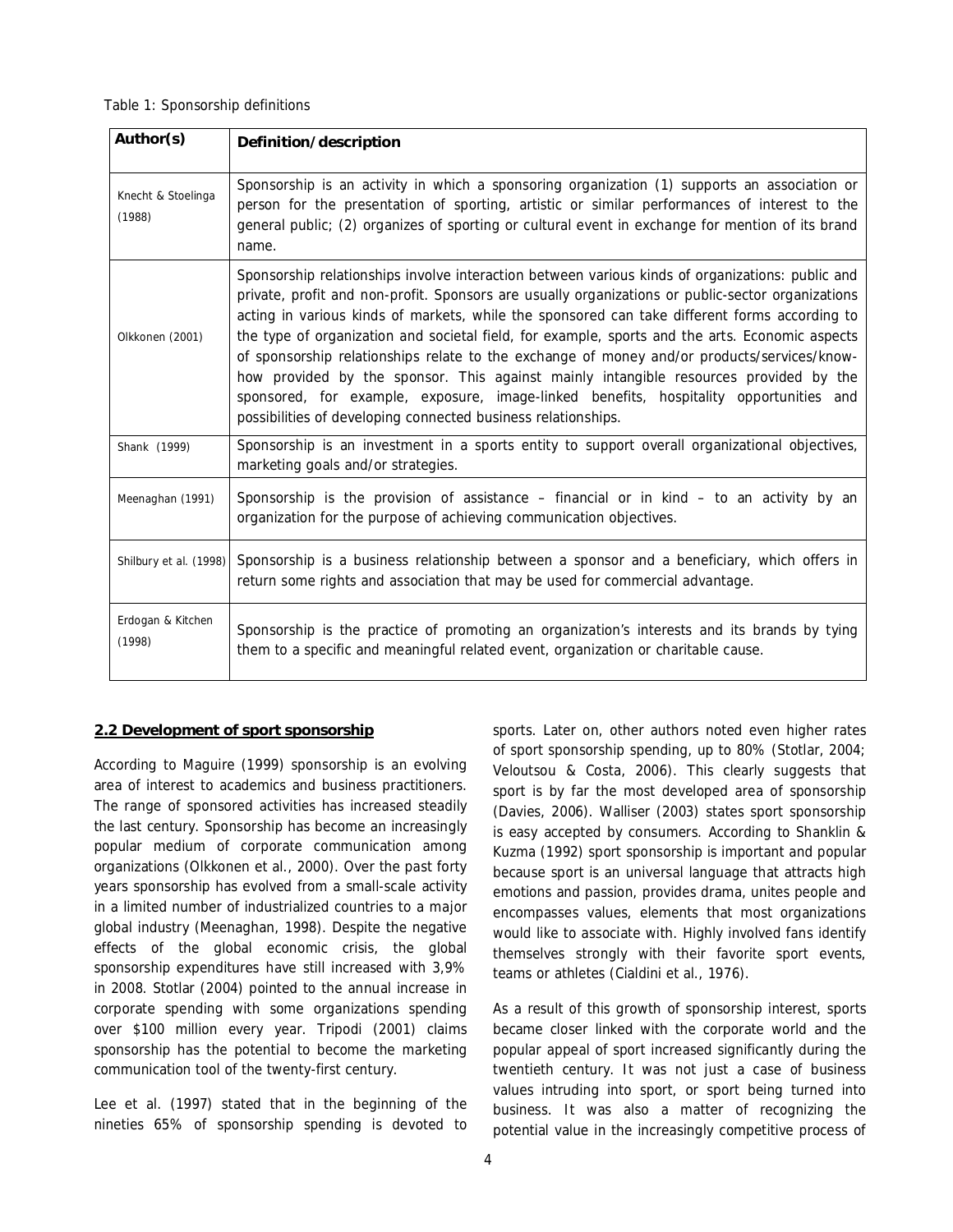capital accumulation in the consumer society. It was about its unique value in enhancing corporate brands, marketing, and the promotion and sale of products with popular sport events and iconic celebrity sporting figures (Smart, 2007). There are many motives to choose a sport sponsorship activity, which is highly organizationdependent (McCook *et al.* 1997). The following priorities have been observed: perceived affinity between sponsor product and sponsored activity, affinity between targets of sponsor and sponsored, the popularity and image of the potential sponsored party and its willingness to cooperate (on a long-term basis), geographical reach, contact frequency, contact quality, expected sponsorship costs/benefits, the type of rights received and the possibility to integrate the sponsorship into the communication/marketing strategy (Walliser, 2003).

Traditionally, sports sponsorship is a tool mainly used by organizations to generate awareness (Davies *et al.*, 2006; Amis *et al.*, 1999), enhance corporate image (Meenaghan, 1991), alter attitudes (Dolphin, 2003) and attempt to influence consumer behavior patterns (Nicholls & Roslow, 1999; Grimes & Meenaghan, 1998). Sport sponsorship is seen as a method to cut through clutter effectively, target specific consumer segments, and to generate beneficial consumer effects. These aspects have meant that as an element of the promotional mix, sports sponsorship is becoming an important practice to a wider selection of organizations (Tripodi, 2001). According to Sam *et al.* (2005) this reflects sponsorship's central importance to the organization of sport in general but more particularly its significance as a conceptual link with aspects of marketing.

However, when reflecting the importance of sponsorship, the value of sponsorship is difficult to attribute to particular actions in the sponsorship relationship. It is often realized at distinctly different times, and from various sources (Thompson & Speed, 2000). Sport entities often receive revenues, such as right fees, at the beginning of the relationship. Sponsors, on the other hand, may not realize any return on investment until much later. Often, they may only do so after investing considerably more funds in some form of activation. It may take years for sponsors to fully realize value as a shift in consumer attitude toward the sponsor's brand can require a long term association between the two parties as well as ongoing activation efforts (Thompson & Speed, 2000).

#### **2.3 Bringing in the network perspective**

Dyadic Approach

The primary research interest in traditional sponsorship research lies in studying the dyadic relationship; the so called dyadic approach described by Olkkonen & Tikkanen (2000). This approach refers to studies that focuses on exchange processes and relationship formation between sponsor and sponsored in the case of sponsorship relationships. The dyadic approach aims at a more thorough understanding of interactions, its forms and development process between the sports entity and its sponsors.

The dyadic approach focuses on the immediate set of relations in which an organization is directly involved and ignores interconnections among relations. However, according to Coussens (2006) and Olkkonen (2001), linkages between sports entities and sponsoring organizations do not exist in isolation from other organizational interactions and relationships. Behind the dyadic relationship of sport sponsorship lies an extensive network of different organizations related to the same sports entity. This means organizations have at least one interest in common with each other, an interest organizations could and should build upon via the network their part of.

When using the term dyadic relationship in this study, we refer to the relationship between the sponsor and the sports entity.

#### Network Approach

The core characteristics of any organization are seen as stemming in part from its relations with other organizations (Kadushin, 2003; Håkansson & Snehota, 1995). Blankenburg-Holm *et al.* (1996) argue that as an organization's behavior and performance depends on the behavior and performance of other organizations, so does the behavior and performance in a focal dyad depends on other relations. Connections extend further to indirectly connected relations in which an organization's immediate counterparts' counterparts are involved. Sponsors in the dyadic relationship with sports entities are also involved in other relationships that are connected to the focal relation, the sports entity. Therefore an extension of the dyadic approach is the network approach. This approach goes beyond dyadic relationships to incorporate networks of relationships and aims at making sense of what happens in complex relationships between organizations in networks (Olkkonen, 2001). The network approach denies that any organization can be understood apart from its relationships with other organizations. This approach recognizes third degree relationships with other sponsors allied with the sports entity.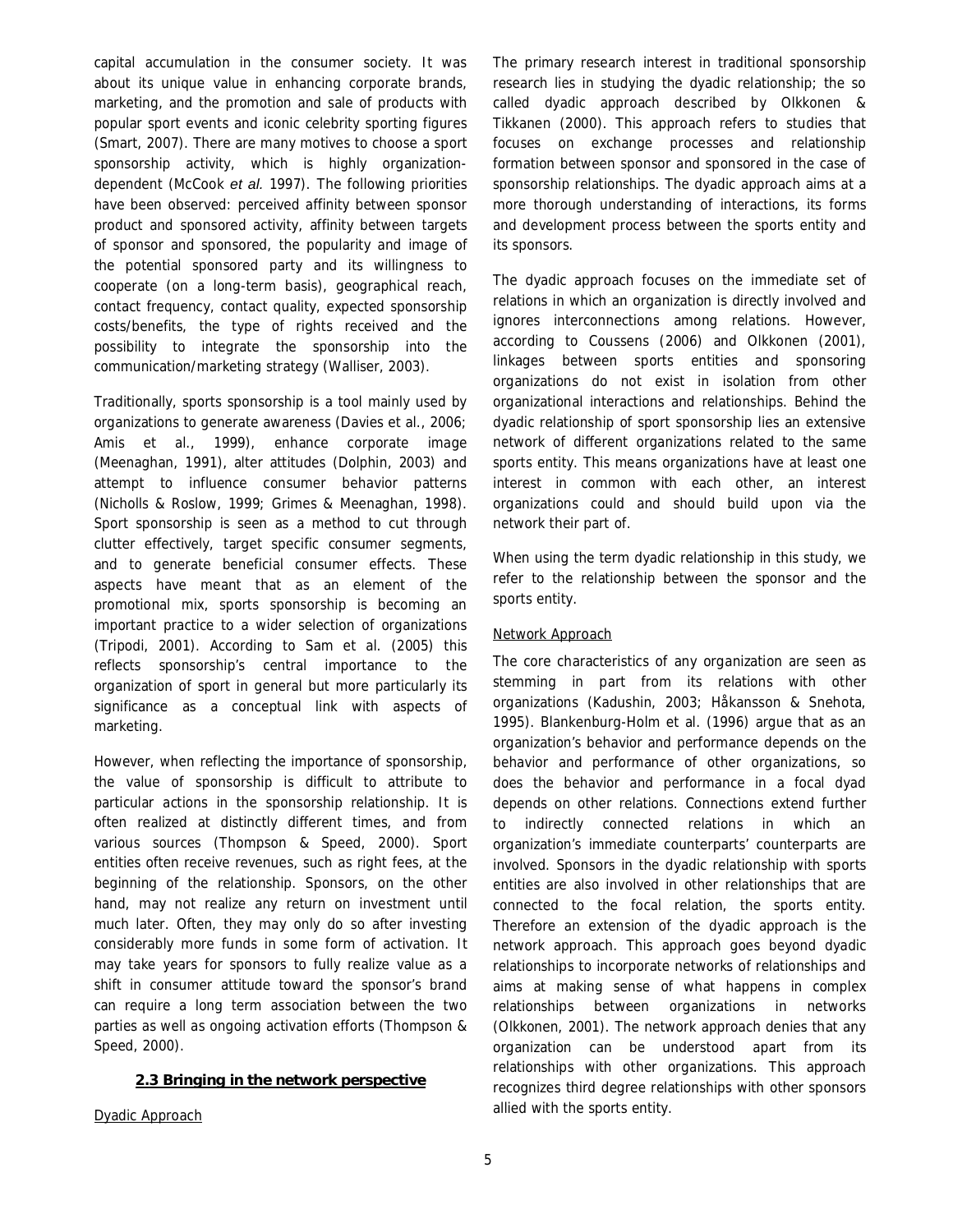As a result, a successful bilateral sponsorship relationship is likely to multiply into a series of successful bilateral relationships that eventually form a network, or a map of exchange linkages (Chelladurai, 1994). The system of these interconnected relations makes up the business network in which the organization is embedded (Wilkinsson, 2002). According to Anderson *et al.* (1994) each participant in the network builds up a reputation regarding its core competency, which feeds into other relationship in the network, leading to a network identity.

This perspective on interorganizational relationships and networks refers to a description of networks as associated or bonded structures which comprise not only the sponsor and the sponsored, but also other sponsors engaged in the network the sports entity created. The concept of a sponsorship network allows us to move beyond the dyadic relationship to network-wide effects.

### **3. THEORY AND HYPOTHESES**

#### **3.1 Joining sponsorship networks**

Central to the picture of the network is the thought that participating organizations go outside their own sphere of control and ally with partners to gain control over their environment (Astley, 1984). This strain of network theory relies closely upon the ideas of Prahalad & Hamel (1990) that organizations should specialize in what they do well and obtain other necessary factors from outside organizations, likewise specializing in different but complementary core competencies. Due to the mutual exchange of unique and valuable competencies sponsors gain more skills. Not primarily out of the dyadic relationship with the sports entities, but sponsors are also introduced to third parties; other sponsors provide links to other network participants. Each partner is attractive to the other not only through the direct relationship and obvious trade of services, but through the unique network of other already established relationships that it offers to its partner (Erickson & Kushner, 1999). Consequently, the organization's value as a network partner is based on its network identity, emphasized by Anderson *et al.* (1994). Network identity is a combination of an organization's core competencies, other network connections and its ability to gain further network-specific knowledge that contributes to the operating efficiency of the network itself. As learning takes place, organizations gain specialized skills that increase their value to their partners.

#### Influence of joining networks on new relationships

By joining a sponsorship network, sponsors expand their relationship portfolio by creating new relationships with other sponsors. Due to the network, sponsors have contact with other members more frequent, which is likely to result in an increased relationship. By being a participant of a network, sponsors have the possibility to gain skills in order to make themselves more attractive for other sponsors to cooperate with. This is especially the case for sponsorship networks, because organizations already have one interest in common, namely the sports entity they are sponsor of. It is therefore more likely that the relationship between network members develops into a mutual cooperation. Expanding its relationship portfolio also enhances the network centrality of organizations. In this study, a sponsor is qualified as central when the number of links to reach every other sponsor is low (Ibarra, 1993). By joining a sponsorship network, organizations create relationships with other members. This results in a decrease of the number of links to reach every other sponsor. This is stated in Hypothesis 1a.

*Hypothesis 1a: By joining a sponsorship network, organizations enhance their network centrality.* 

#### Influence of joining networks on existing relationships

When joining a network, sponsors also meet organizations with whom they already cooperate. The network participation influences the nature of the relationships. The relationship intensity, which means the strength of the relation, is likely to increase because sponsors have contact more frequent. As the intensity increases, so does the reciprocity, which is the degree to which cooperating sponsors report the same intensities. Organizations have contact more frequent and are therefore aware of each other's intensities. At last, network participation also increases multiplexity. Multiplexity identifies the degree to which two organizations are linked by multiple roles. The more role requirements linking one sponsor to another, the stronger the linkage (Tichy *et al.*, 1979). It is likely relationships enhance; network participation increases the intensity of relationships. Below this statement is hypothesized.

*Hypothesis 1b: By joining a sponsorship network, relationships intensity of existing relationships between sponsors increase.*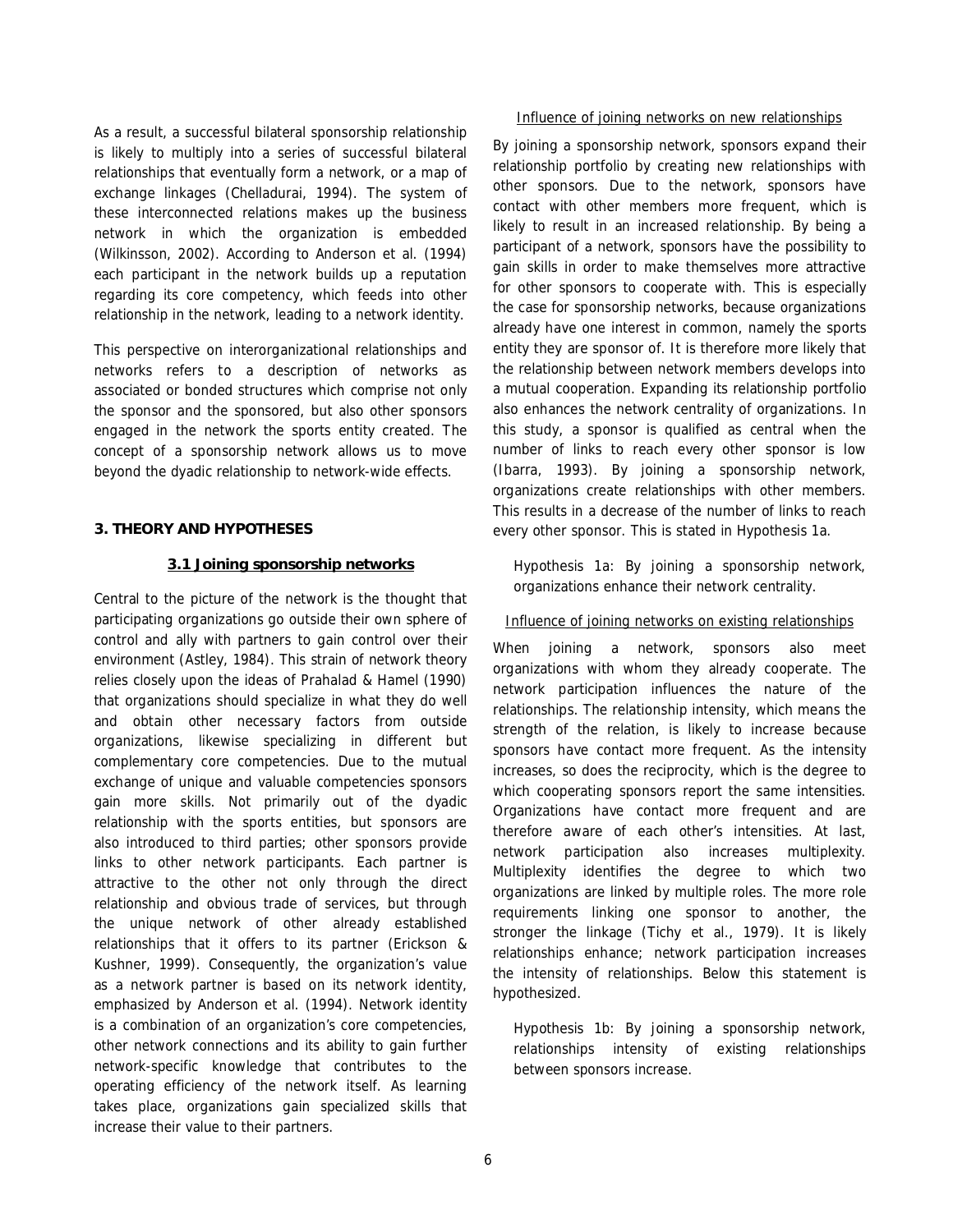#### **3.2 Influences on contents exchanged**

Organizations have to exchange with a network of external actors to acquire resources, new relations and legitimacy necessary for survival and growth. These resources are the transactional content; what is exchanged when two organizations are linked. According to Tichy *et al.* (1979), four types of transactional contents can be distinguished: (1) exchange of affect, (2) exchange of influence, (3) exchange of information, and (4) exchange of goods or services.

First, the exchange of affect is about the amity and appreciation exchanged between organizations in a network; the expression of affect. Second, the exchange of influence concerns issues like class, status and power. These issues result in hierarch in networks, which is stated in terms of the position of a given sponsor relative to other sponsors, without assuming any content to this position. This type of exchange refers to influence attempts of organizations against other organizations in the network. Third, the exchange of information means sponsors share information about a particular subject, like new developments in the market they are active at. This may contain information about products, production processes or other valuable information. Last, the exchange of goods and services consist of the exchange of the tangible or intangible between organizations. The exchange of goods can be in the form of machines and products et cetera, whereas the exchange of services contains delivering services like calculation or invoicing bills.

# Influence of network centrality on amount of contents exchanged

As proposed, by being a participant of a network, sponsors expand their relationship portfolio by creating new relationships with other sponsors. Especially in case of sponsorship it is more likely the relationship between sponsors develops into cooperation, because organizations have the interest of the sports entity in common. Although member of the same network, not all organizations are connected. Network members influence the density of the network by their relationship portfolio. Network density is part of the structural characteristics of networks and refers to the overall pattern of relationships between the network members. The more relationships between different sponsors in the network, the higher the density of the network (Kadushin, 2004). Expanding relationship portfolio also enhances the network

centrality of organizations. Network centrality means the position of organizations in the sponsorship network relatively to other sponsors. An organization is qualified as central when the number of links to reach every other sponsor is low; the more central an organization, the more cooperation with other network members. It is assumed that the extent of the relationship portfolio positively relates with the amount of contents exchanged between organizations. As a result, Hypothesis 2 is:

*Hypothesis 2a: Network centrality positively relates with the amount of contents exchanged.* 

# Influence of network centrality on type of contents exchanged

We distinguish four types of contents exchanged between organizations. In Hypothesis 2a it is questioned whether or not network centrality positively relates with the amount of contents exchanged. This might not be the only relation between network centrality and contents exchanged. It is also likely network centrality affects the type of contents exchanged. A theoretical explanation is that organizations need a developed relationship before exchanging goods and services (e.g. Johnson & Selnes, 2004). Another explanation, used in this study, is based on logical reasoning; where organizations' demand to goods and services limited, exchange of information is unrestrained. When organizations do have a lot of relationships in a network, it is likely they have enough sponsors in order to satisfy their own demand to goods and services. However, valuable information about specific products or markets is always appreciated by organizations. Therefore the exchange of information, as well as the exchange of affect is indefinite. As a result, Hypothesis 3b is:

*Hypothesis 2b: Network centrality affects the type of contents exchanged.* 

# Influence of relationship intensity on contents exchanged

A sponsor community is a network where the nodes are the sponsors and the relationships between them are the threads. Both the threads and the nodes in the business context have their own particular content. Both are heavy with resources, knowledge and understanding in many different forms (Håkansson, 1997). This heaviness is the result of complex interactions, adaptations and investments within and between the sponsors over time. The development of any relationship between two organizations depends on a number of factors: on what has happened in the past; on what the two parties have previously learned in other relationships; on what currently happens between the organizations in the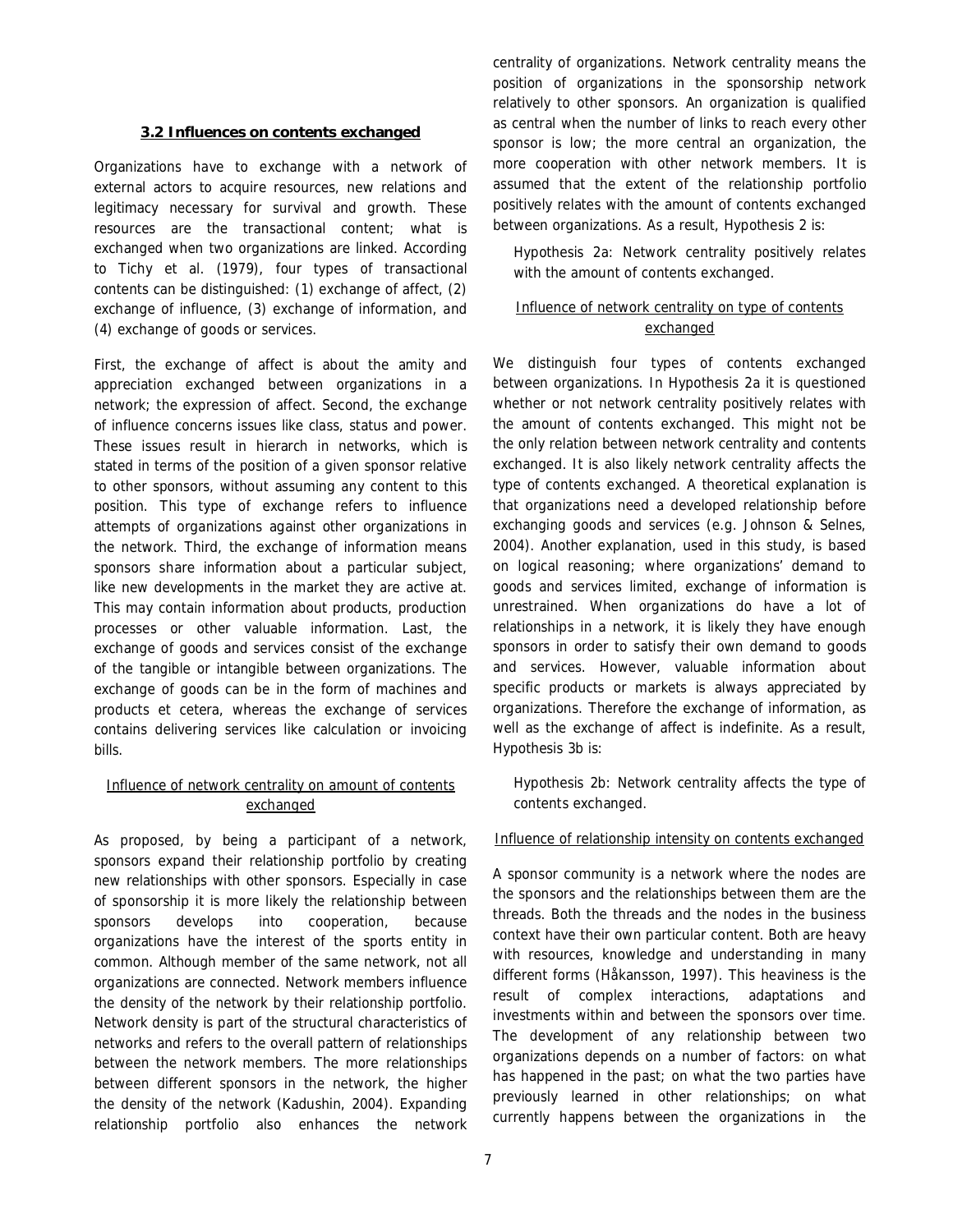relationship and in others in which they are involved; on the expectations of both organizations of their future interactions; on what happens in the wider network of relationships in which they are not directly involved (Håkansson, 2002). Organizations need to exchange with a network of external actors to acquire resources, new relations and legitimacy necessary for survival and growth. Relationship intensity affects the performance of the relationship between members of the network. Relationship intensity means the strength of the relationship as indicated by the number of contacts in a unit of time (Santoro, 2000). In intense relationships, organizations share values, and respect each other's intensities. We assume that the more intense a relationship is, the more contents are exchanged between the organizations involved. This is stated in Hypothesis 3:

*Hypothesis 3a: Relationship intensity positively relates with the amount of contents exchanged.* 

# Influence of relationship intensity on type of contents exchanged

We propose relationship intensity between sponsors affects the type of contents exchanged. Therefore a closer look at the background of the type of contents and the relationship is needed. Organizations exchange goods and services, often the primary and core business of organizations (McGrath *et al.*, 1995). The relationship between organizations does not need to be intense; the exchange of this type of contents can occur on a global business level. In contrast, the exchange of information requires a more intense relationship. The exchange of information may contain valuable information about a specific market, or for example information about a specific product or production process. Organizations won't share this type of information when they are not sure the information is safe and when organizations are not sure they receive valuable information in return. It is also likely that when relationships are more intense, organizations exchange more affect. This might appear because organizations have a relationship on an equal base. When organizations do not have an intense relationship, it might occur they want to have more influence on the other. As a result, Hypothesis 3b is drawn up.

*Hypothesis 3b: Relationship intensity affects the type of contents exchanged.* 

# **3.3 Influence of the contents exchanged on network performance**

The value of sponsorship is difficult to attribute to particular actions and is often realized at distinctly different times, and from various sources (Thompson & Speed, 2000). According to Tripodi (2001) sponsorship success is dependent upon whether or not objectives are achieved. The objective focused on in this study is the objective of networking via sponsorship deals. Despite the rapid growth of sponsorship, little is known about the value of the network behind sponsorship. As a result, little is known about its effectiveness and performance, there is no one adequate way to measure and quantify the value from networking. Therefore, according to Hoek *et al.* (1997), few organizations make any attempt to evaluate performance, also because of the inability to clearly estimate the costs from sponsorship activities.

Sports entities often receive revenues, such as right fees, at the beginning of the relationship. Sponsors may not realize any return on investment until much later. Often, they may only do so after investing considerably more funds in some form of activation. It may take years for sponsors to fully realize value as a shift in consumer attitude toward the sponsor's brand (Thompson & Speed, 2000).

We provide some important aspects of network performance. As mentioned, organizations have to exchange with a network of external actors to acquire resources, new relations and legitimacy necessary for survival and growth. These resources are the transactional content; what is exchanged when two organizations are linked: (1) exchange of affect, (2) exchange of influence or power, (3) exchange of information, and (4) exchange of goods or services.

# Influence of amount of contents exchanged on network performance

We propose that the amount of contents exchanged between organizations depends on the extent of organizations' relationships portfolios, as well as the intensity of these relationships; the more relationships, the more contents exchanged and the more intense relationships, the more contents exchanged. In one particular relationship, several types of contents can be exchanged. Two organizations share for example information of market developments, as well as exchange goods.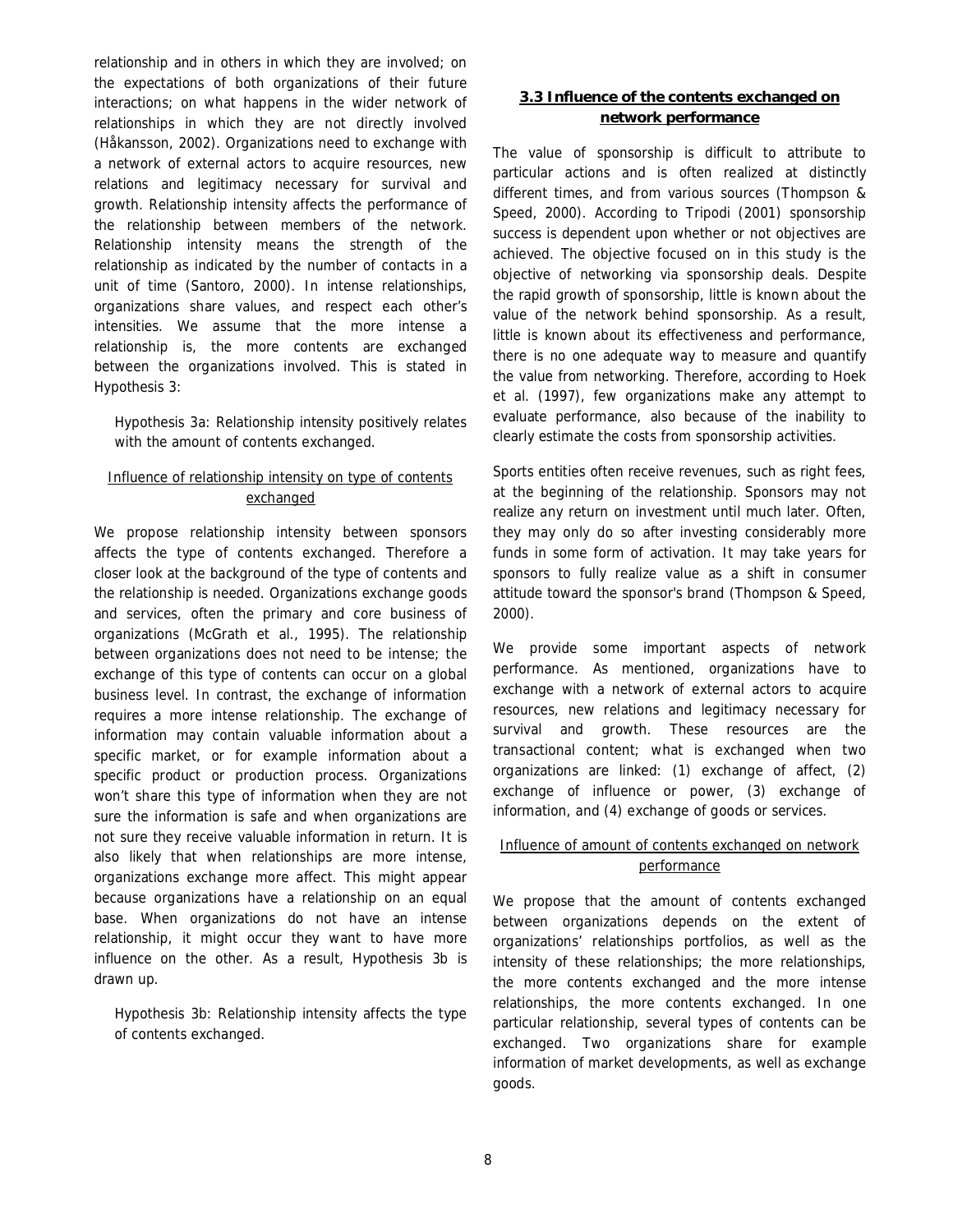We assume whether or not organizations are satisfied with the network depends on the network performance; it is likely organizations are satisfied with the network when they are with the performance of it. In line, we assume network performance depends on the amount of content exchanged. As a result Hypothesis 4 is formulated.

*Hypothesis 4a: The amount of contents exchanged positively relates with the network performance.* 

# Influence of type of contents exchanged on network performance

Not only the amount of contents affects the network performance of network participants. We propose also the type of contents exchanged affects the network performance. Organizations become member of a network in order to create new relationships and to strengthen existing relationships. To create new relationships, organizations might have the goal to exchange more goods and services. Although to strengthen relationships, organizations might have the goal to exchange information, for which a more intense relationship is needed. Thus, whether or not organizations are satisfied about the network performance, depends on the type of contents they want to exchange and the type of contents being exchanged. This is formulated in Hypothesis 4b.

*Hypothesis 4b: The type of contents exchanged affects the network performance.* 



Figure 1: Model of hypotheses

#### **4. METHODOLOGICAL APPROACH**

The empirical context of this study is TopSupport, the sponsor community of Excelsior '31. Excelsior '31 is a Dutch third division football club established in Rijssen. TopSupport is a collectivity of 62 organizations sponsoring Excelsior '31. The focus is on the network of sponsors, the relationships between sponsors, and the content of these relationships.

Over 90% of all sponsors are established in Rijssen. TopSupport can be seen as a named group, because members of TopSupport (1) themselves know that they are members of the group and (2) others know that they are members of the group and can identify them as such, and (3) members interact with one another. Therefore TopSupport is a network, with its own structural characteristics (Kadushin, 2004). The network can be described in terms of their relations with external domains (Tichy *et al.*, 1979).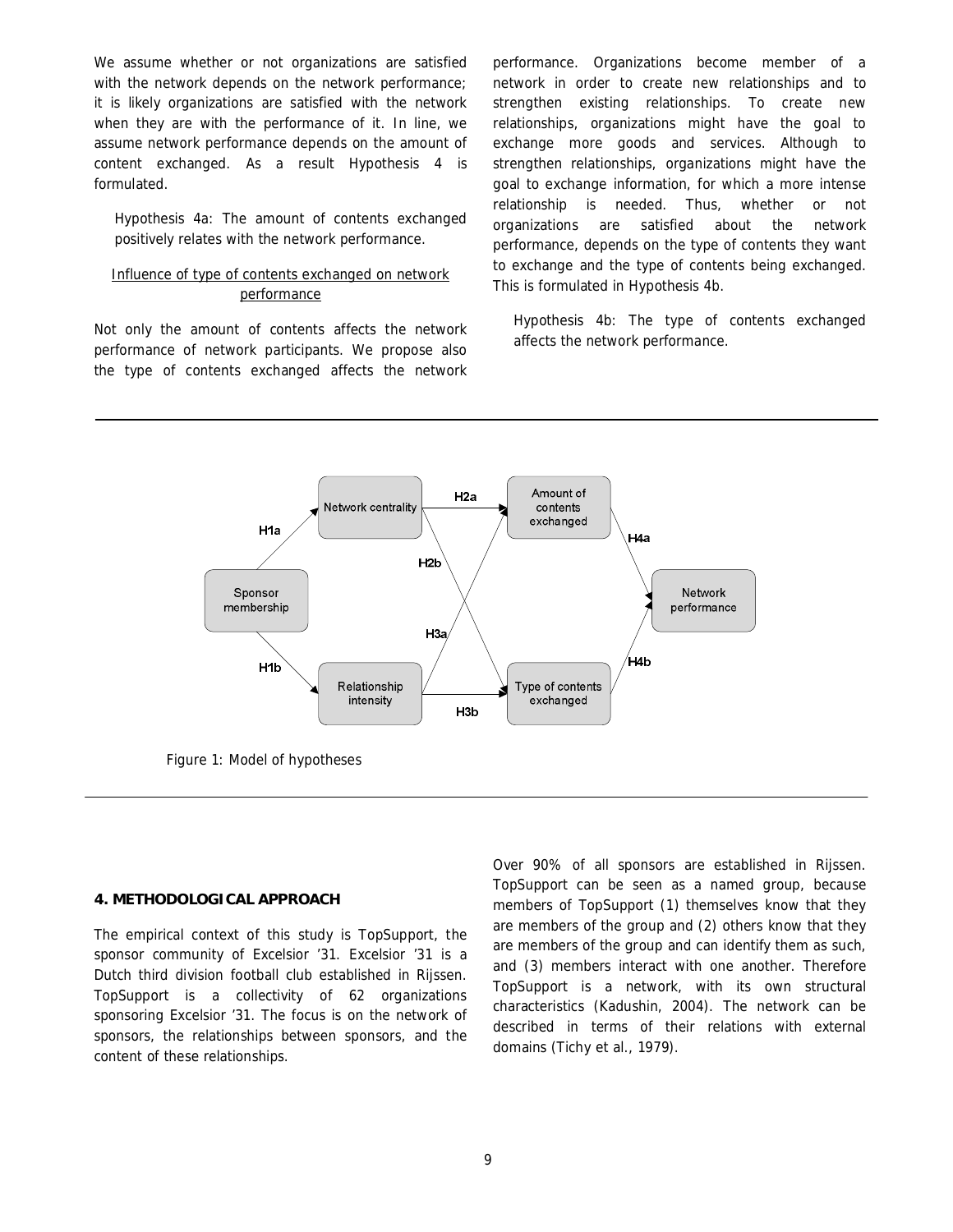#### **4.2 Research design**

This research is both qualitative as quantitative, which is possible as these approaches are not mutually exclusive. First, this research is qualitative as we generate hypotheses, using semi-structured interviews with both sponsor and sponsored. Second, it is also quantitative as we start with a theoretical framework in which we propose general relationships between variables. With this quantitative approach we concentrate on measuring, after which we analyze numerical data and apply statistical tests using SPSS.

This study contains an empirical inquiry towards the network of sponsors collaborating with a sports entity. The research is explanatory as we go beyond merely describing the characteristics. Explanatory research aims to understand phenomena by discovering and measuring causal relations among them. We legitimate conducting an explanatory study by three conditions provided by Yin (1994). The first condition is the type of research question, which should be to answer questions like 'how' or 'why'. This is clearly the case in this research as we aim to explain the development of relationships as well as its contents. The second condition refers to the extent of control the researchers have over events. Researchers should have little or no possibility to control the events, which is the case in this research. The third condition is also present in this study. Circumstances of the study should be contemporary and in a real-life context, this is typically the case as we study the relationships between sponsors.

#### **4.3 Selection and sample**

The units of analysis are the actual source of information, the what or whom being studied. This can be individuals, groups, social artifacts or organizations, and even relationships between organizations; as in this study. Multiple units of analysis are used in this study; the sponsors of Excelsior '31 collaborating in a concept called TopSupport. The average sponsor is member for 4,2 years and has 56 employees. We focus on the relationships between these sponsors and the content of the relationships. The amount of sponsors part of the network has varied along the years; sponsors come and go. Therefore we determined the number of sponsors when sending the questionnaire; 62 sponsors are included in this study.

The scope of this research are the 62 sponsors. It is not valuable to make the scope of the research broader. We had the possibility to include sponsors of the Stichting Excelsior '31 Jeugd Promoting (SEJP), sponsors focusing on the youth of Excelsior '31. However, there are too

many differences between the two types of sponsors. Therefore we only focus on members of TopSupport. When making the scope narrower, we confine ourselves in making valid and reliable assumptions; the population would become too small.

#### **4.4 Measurement**

*TopSupport membership.* We received a list of all sponsors. We mapped the network among the sponsors, using a roster method (Wasserman & Faust, 1994). Respondents, the sponsors, were presented a list of all members of TopSupport. Sponsors were asked to note the organizations they had a relationship with before being member of TopSupport and to note the organizations they cooperate with due to the sponsorship network. According to Marsden (2005), this approach enhances reliability of measurement and better captures weak ties that may be forgotten in studies using freerecall designs. We recorded the responses in a network.

*Network centrality.* This construct measures the level of centrality of organizations part of the sponsorship network. We also used the mapped network approach to measure this construct. An organization is perceived as central when their number of links to reach every other sponsor is low. We calculated each sponsors' centrality by summing up the number of links it takes for the sponsor to reach every other TopSupport member and by comparing these results for all sponsors.

*Network popularity.* Network popularity measures the popularity of sponsors in the network. Organizations are assumed to be popular if the number of organizations flowing in to and out to a given organization is high. Flowing into another sponsor is called 'in-degree', whereas flowing out to a given organization is called 'outdegree'. Again we used the roster method and the mapped network to measure this construct. In addition with the arrows we marked, we are able to analyze the number of in-degrees and out-degrees for every organization. Summing up these numbers, results in the level of popularity of every sponsor of the TopSupport network.

*Relationship intensity.* This construct means the strength of the relationship indicated by the number of contacts in a unit of time. First, respondents were asked with whom they have a relationship. To measure relationship intensity, we first collected the number of contacts per year between sponsors. Second, we used a question based on affinity about the relationship. To rate this item, we asked respondents to score on a Likert scale ranging from 1, 'totally not', to 5, 'very well'.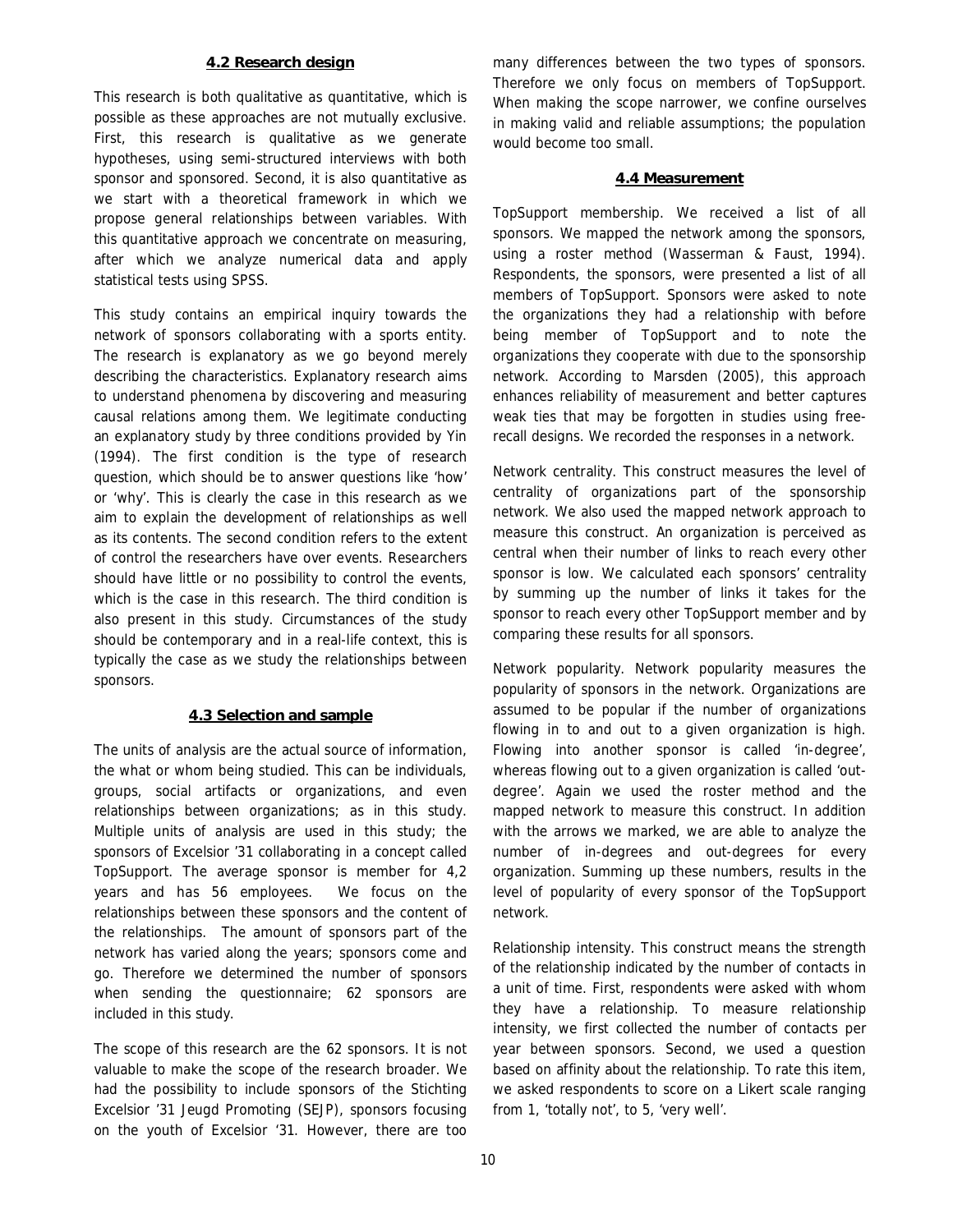*Relationship multiplexity.* Multiplexity arises when organizations exchange multiple types of contents. This concept is measured by asking respondents which types of contents are exchanged with other sponsors. When exchanging two or more different contents of a possible four, relationships are found to be multiplex.

*Exchange of contents.* Organizations have to exchange with a network of external actors to acquire resources, new relations and legitimacy necessary for survival and growth. These resources are the transactional content; what is exchanged when two organizations are linked. Four types of transactional contents can be distinguished: (1) exchange of affect, (2) exchange of influence or power, (3) exchange of information, and (4) exchange of goods or services. We measured this by asking respondents which type of content is exchanged between sponsors. First, the exchange of affect means the expression of affect towards other organizations. This type of content is measured by the exchange of personal services and introductions to other organizations. Second, the exchange of influence or power concerns issues like class, status and power. This type of exchange refers to the relationships because of image and awareness. Third, the exchange of information means sponsors exchanging information about a particular subject. This type of exchanged is measured by whether or not organizations exchange information or advice, know-how and particular training. Last, the exchange of goods and services contains the exchange of the tangible or intangible between organizations. This is measured by asking respondents whether or not they exchange financial resources, machines, business-related services and labor.

# **4.5 Data collection**

Multiple sources of evidence are used in order to increase the construct validity. The sources used are interviews, questionnaires and desk research. The first stage of data collection contains the interviews with five sponsors, as well as six interviews with the sponsor commission of Excelsior '31. The outcomes of the interviews are qualified as qualitative data; these are non numerical. The second stage of data collection consists of the questionnaires, which are in this study mostly numerical, thus quantitative data. This means both qualitative and quantitative methods are used in order to collect data.

# Basic method

In order to collect network data appropriate, Tichy *et al.* (1979) provide four basic methods for network data collection, with their major strengths and weaknesses. The 'interactional method' is used in this study, because we are interested in the relationships between sponsors of the same sports entity. In this interactional method, according to Clark (1968), the flow of interactions and influences are the central focus. The network data can be gathered by interviews and questionnaires. With this type of data collection, individuals or organizations are asked to report their interactions and with these data, interactions and relations can then be determined. Although interactional methods get directly at interaction processes, they do have difficulties and limitations. These include the assumption of a closed system, or at least of a bounded system, the necessity for a high response rate, and the increased interviewing or observational expense (Tichy *et al.*, 1979).

Although we agree with the limitations, they can be refuted for this research. First, the assumption of a closed system is not a problem for this research, because the focus is on TopSupport, which is a closed system itself. Second, due to extra effort, the response rate of this study is acceptable. Third, although the interviews take time, the results of the interviews and therefore of this study outweigh the costs of the interviews.

# **Interviews**

Five face-to-face interviews with members of TopSupport are conducted, as well as six interviews with members of the sponsor commission of Excelsior '31 (Frey, 1989; Yost & Homer, 1998). The interviews are qualified as qualitative and explanatory, as the primary function of the interviews is to get a better understanding of sport sponsoring in practice. The aim of the interviews is to analyze and explain why or how something is happening. The interviews with sponsors are typically open-ended and semi-structured. The interviews with the sponsor commission are mainly unstructured and of an informal degree. These types of interview are used to collect new data and information. The interviews with sponsors are semi-structured because we already investigated which type of information we want to collect and which questions need to be answered. Although, in order to either collect new data, we need to adjust to answers while interviewing. The interviews with the sponsor commission are unstructured as we aim to collect as much information about sponsoring as possible. Due this interview styles we are able to respond to respondents' answers with flexibility. We can ask other questions or ask more about a specific subject. The participating organizations were IJzerman Notarissen, ABN Amro, Akor Bouw BV, Ter Steege Group, and Rikkert Afbouwgroep BV. This is a varied group; the organizations are active in different sectors and vary in size. We interviewed the employee in charge of the sponsoring department, which means the respondents are competent to answer.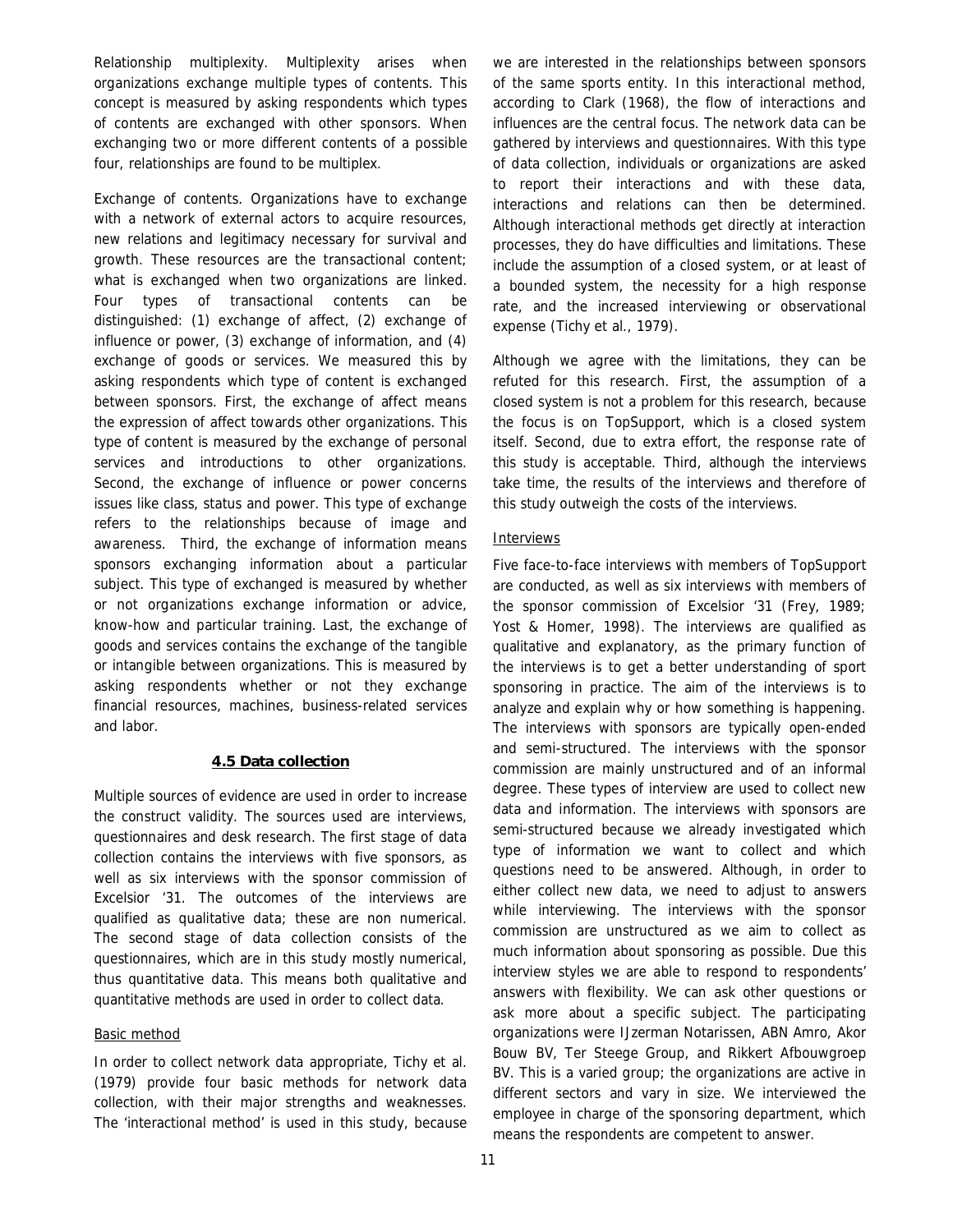### Questionnaire

The first two questionnaire-protocols were pretested by both Excelsior '31 and the University of Twente. After the interviews, the questionnaire was sent by e-mail. After one week we sent non-respondents follow-up mailings in which a new copy of the questionnaire was attached in case organizations lost the questionnaire (Babbie, 2001). After two weeks we called organizations of which we did not get any response yet, again to increase the response rate. When the deadline was reached, the response rate was 39%. This response rate was too low (Deutkens, 2004). The cause may be that some organizations did not receive the online questionnaire because of false email addresses. Other cause, proven by the method of data collection, is respondents quit filling in the questionnaire because of the length of the questionnaire. In order to increase the response rate the questionnaire was also offered in a hardcopy version. Altogether, the response rate is 52%, which is an acceptable rate (Deutkens, 2004).

#### Desk research

Other valuable information is gathered by desk research. This means gathering information by investigating documents provided by Excelsior '31 about TopSupport and their relationship with sponsoring organizations. Documents are in this case letters, programs, agendas, progress reports, and plans.



Figure 2: Study method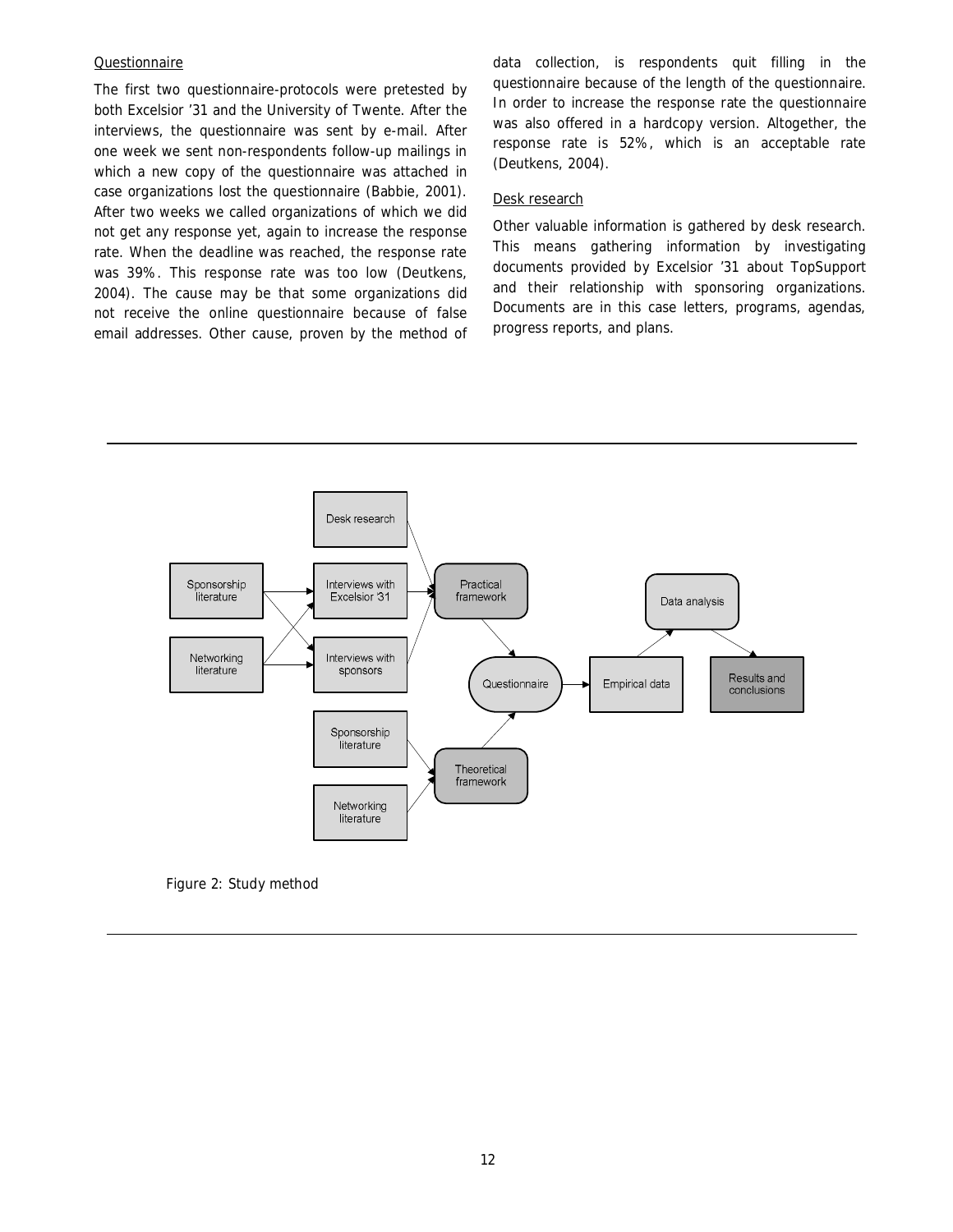# **4.6 Data analysis**

#### Analysis strategy

Most important is to have a general analytic strategy, which helps to choose among different techniques. An analysis should rely on all relevant evidence; network analysis is concerned with the structure, pattern and content of relationships. Network analysis seeks to identify both their causes and consequences (Tichy, 1979). Yin (1994) provides two general analytic strategies: relying on theoretical propositions and developing a case description. We use the first, because in this study we develop a theoretical framework in combination with hypotheses. The theoretical hypotheses are tested using the empirical data gathered by questionnaires. The data gathered by using the questionnaires are analyzed and compared, using SPSS. Because the respondents of this sponsor population are representative, we are able to analyze and recognize certain developments, aspects and effects which are described in the results and outcomes.

In order to analyze Hypothesis 1a, the Spearman Rho Correlation is used, 1-tailed as we propose a positive direction for the relation between 'Length of sponsorship membership' and 'network centrality'.

For Hypothesis 1b the variables regarding relationship intensity and the length of being sponsor are used. The variables are respectively interval and scale, therefore the Spearman Rho is used. As we propose a direction in the hypothesis, the test is one-tailed.

The Spearman Rho is also used to make statements about both Hypothesis 2a and Hypothesis 2b because we deal with scale and ordinal variables. Hypothesis 2a is one-tailed, as we propose a direction of the relation between network centrality and the amount of contents exchanged. Hypothesis 2b is tested two-tailed, as we only propose a change in the type of contents exchanged.

The variables regarding relationship intensity and contents exchanged are respectively qualified as interval and scale. Therefore Hypothesis 3a and 3b are analyzed using Spearman Rho; Hypothesis 3a is one-tailed as we propose a direction, Hypothesis 3b is non-directional, thus two-tailed.

In case of Hypothesis 4a and 4b we deal with both interval and scale variables; the Spearman Rho is used, Hypothesis 4a is tested one-tailed as we propose a positive direction between contents exchanged and network performance. Hypothesis 4b is tested two-tailed, as the hypothesis is non-directional.

The exchange of contents is measured by the online questionnaire. Results were available for 22 sponsors. It was not possible to collect this data by the hard copy questionnaire because of the length of the questionnaire.

## **5. EMPIRICAL RESULTS**

*Hypothesis 1a: By joining a sponsorship network, organizations enhance their centrality.* 

In order to analyze organizational network centrality, all participating organizations are included. Before being a member of TopSupport, organizations maintained on average 21,5 ties to other organizations of the current sponsor network. Being member of TopSupport, sponsors maintained on average 25,7 ties to other sponsors in the network. The maximum degree of possible network ties was 61. Thus, becoming sponsor of TopSupport results in an average accession of 4,2 relationships with other sponsors.

The relation between joining a sponsorship network and the network centrality of network participants is analyzed using the Spearman's Rho correlation. The variables are the length of being member of the sponsorship network and the amount of relationships with other sponsors. Reported in Table 2.

| TABLE 2: Network centrality analysis |  |
|--------------------------------------|--|
|                                      |  |

|             |                                | <b>Network</b><br>centrality |
|-------------|--------------------------------|------------------------------|
| Length of   | <b>Correlation Coefficient</b> | :406                         |
| sponsorship | Sig. (1-tailed)                | ,014                         |
| membership  |                                | 29                           |

\*. Correlation is significant at the 0.05 level (1-tailed).

The correlation coefficient is 0.406 and its p-value, Sig. (1-tailed), is 0.014. This means r is significant beyond the .05-level. Thus, significant positive correlations existed between the length of being member of TopSupport and network centrality. By becoming member of TopSupport, network participants increase their number of relationships with other sponsors and therefore increase their network centrality. Therefore, Hypothesis 1a receives support.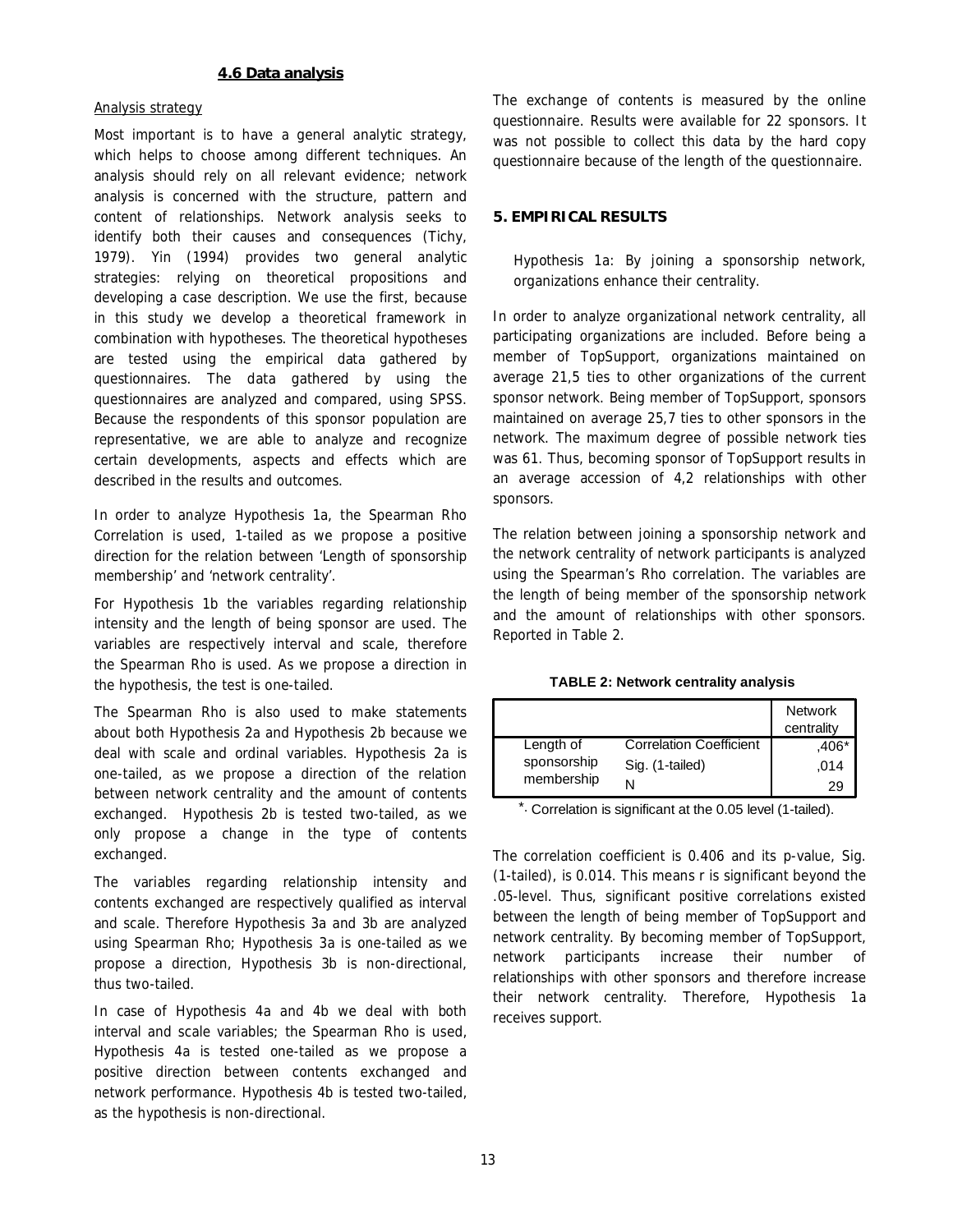*Hypothesis 1b: By joining a sponsorship network, relationship intensity of existing relationships with other sponsors increases.* 

757 relationships between sponsors are analyzed. Measured on a five-point Likert scale the average relationship strength between two organizations is valued as 3.26. The maximum degree was 5. In order to analyze the relation between joining a sponsorship network and relationship intensity the Spearman's Rho Correlation is used, shown in Table 3.

| TABLE 3: Relationship intensity analysis |  |
|------------------------------------------|--|
|                                          |  |

|                           |                                | Relationship<br>intensity |
|---------------------------|--------------------------------|---------------------------|
| Length of                 | <b>Correlation Coefficient</b> | $-0.003$                  |
| sponsorship<br>membership | Sig. (1-tailed)                | .494                      |
|                           |                                | 31                        |

According to the statistical test no significant relationship is found. This means there is no significant correlation between 'Length of TopSupport membership' and 'Relationship intensity'. This is in contrast with Hypothesis 1b, thus no support is found for this hypothesis.

This outcome can be further explained by analyzing percentages of the affect of TopSupport on existing relationships. 70,9% of all sponsors declared no direct influence of TopSupport on their relationships. TopSupport had a positive influence on 15,2% of all relationships, which means these relationships became stronger. For the remaining 13,9% sponsors declared a negative influence on the strength of those relationships. As the part of the relationships becoming weaker and stronger does not differ significantly, no support is found for Hypothesis 1b. We can amplify this statement by the average influence of TopSupport on relationships, measured on a five-point Likert scale, which is valued as 3.12.

# *Hypothesis 2a: Network centrality positively relates with the amount of contents exchanged.*

In order to analyze the affect of network centrality on the amount of contents exchanged the Spearman's Rho Correlation is used. The results of this analysis are reported in Table 5. The correlation coefficient is 0.883 and its *p*-value, Sig. (1-tailed), is 0.000. *r* is significant beyond the 1% level. This means there is a significant correlation between 'Network centrality' and 'Total amount of contents exchanged'. Thus, the more relationships one specific sponsor has in a network, the more content this sponsor exchanges. This is in support with Hypothesis 2a.

|                |                                | Total amount<br>of contents<br>exchanged |
|----------------|--------------------------------|------------------------------------------|
| <b>Network</b> | <b>Correlation Coefficient</b> | ,883**                                   |
| centrality     | Sig. (1-tailed)                | .000                                     |
|                |                                | 22                                       |

\*\*. Correlation is significant at the 0.01 level

# *Hypothesis 2b: Network centrality influences the type of contents exchanged.*

In the whole network, organizations declared to exchange 780 contents. Goods and services are exchanged the most, 342 times; 43,8%. Affect and information are exchanged 200 and 201 times; respectively 25,6% and 25,8%. 4,7% of all contents exchanged is assigned to the exchange of influence.

As analyzed in Hypothesis 2a, network centrality positively relates with the amount of contents exchanged. This hypothesis focuses on the different types of contents being exchanged in relation with network centrality. The results are reported in Table 6. Significant correlations are found for the exchange of goods and services, and for the exchange of information.

|                |                                | Exchange<br>οf<br>influence | Exchange of<br>goods and<br>services | Exchange<br>of affect | Exchange of<br>information |
|----------------|--------------------------------|-----------------------------|--------------------------------------|-----------------------|----------------------------|
| <b>Network</b> | <b>Correlation Coefficient</b> | 126                         | ,744**                               | .288                  | ,662**                     |
| centrality     | Sig. (2-tailed)                | .577                        | .000                                 | ,194                  | .001                       |
|                |                                | 22                          | 22                                   | 22                    | 22                         |

**TABLE 6: Network centrality analysis per content type**

\*\*. Correlation is significant at the 0.01 level (2-tailed).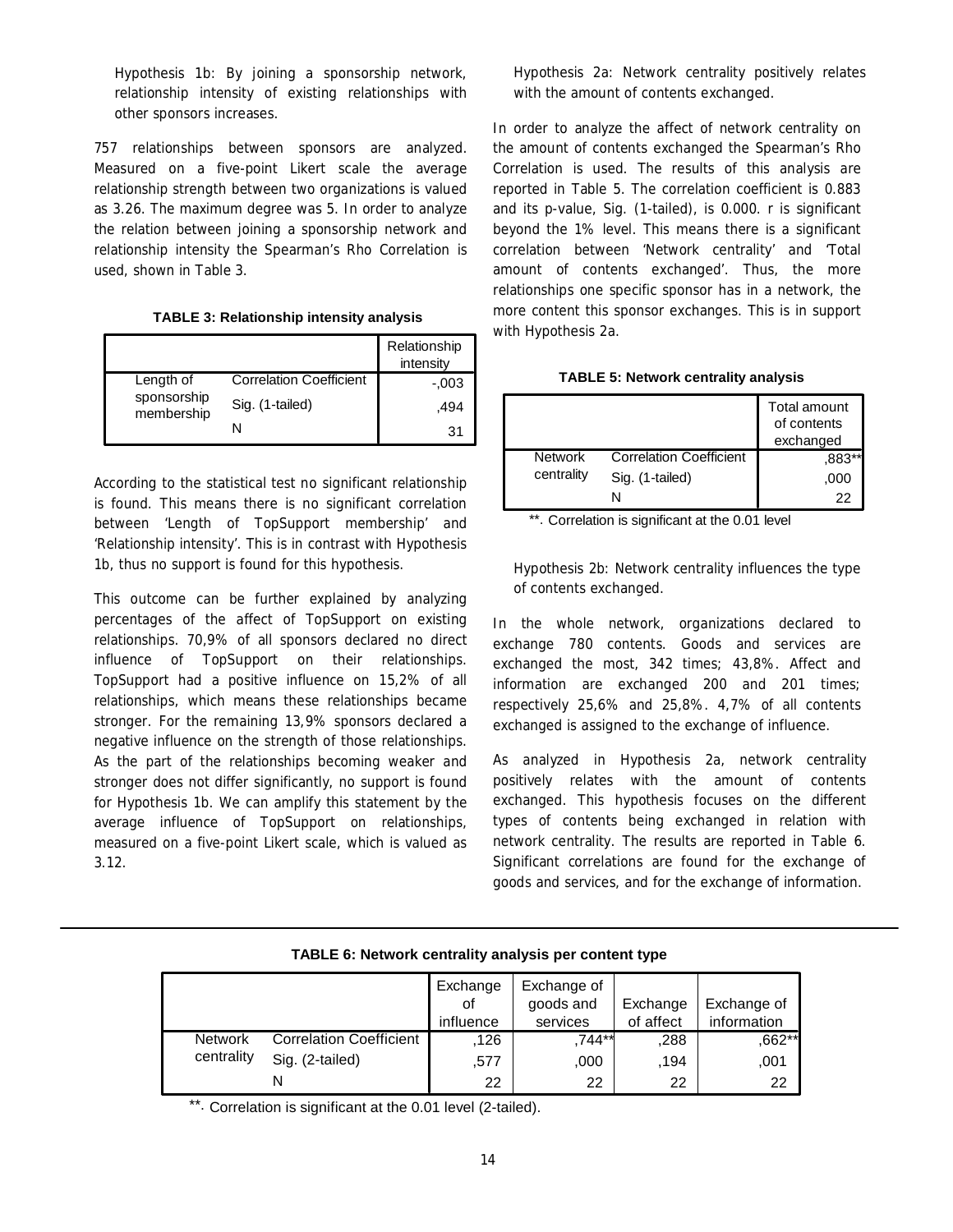The correlation coefficient for the exchange of goods and services is 0.744 and its *p*-value, Sig. (2-tailed), is 0.000. *r* is significant beyond the 1% level. The correlation coefficient for the exchange of information is 0.662, its *p*value is 0.001. This means the relation between network centrality and the exchange of information is significant beyond the 1% level. In case of the exchange of affect, the correlation coefficient is 0.288 and the *p*-value is 0,194. Although the relation is significant beyond the 5% level, the correlation is not strong. Interestingly, there is no significant correlation between network centrality and the exchange of influence (0.126), and between network centrality and the exchange of affect (0.288). This means when network centrality of one organization increases, it cannot be proven the exchange of influence also increases. It also cannot be proven network centrality positively influences the exchange of affect.

We conclude network centrality influences the types of contents exchanged. The correlation between network centrality and the exchange of information and goods and services is strong, whereas the correlation between network centrality and the exchange of exchange of affect and influence is weak. Support is found for Hypothesis 2b.

# *Hypothesis 3a: Relationship intensity positively relates with the amount of contents exchanged.*

In order to identify the correlation between relationship intensity and the amount of contents exchanged, the Spearman's Rho is used, one-tailed as we propose a direction. The outcome is shown in Table 6. No significant relationship exists between 'Relationship strength' and 'Total amount of contents exchanged'. This means we did not find support for Hypothesis 3a.

| <b>TABLE 7: Relationship intensity analysis</b> |  |
|-------------------------------------------------|--|
|-------------------------------------------------|--|

|              |                                | Total amount<br>of contents<br>exchanged |
|--------------|--------------------------------|------------------------------------------|
| Relationship | <b>Correlation Coefficient</b> | -.154                                    |
| intensity    | Sig. (1-tailed)                | .248                                     |
|              |                                | 22                                       |

Thus, we cannot conclude the amount of contents exchanged increases when the average relationship intensity between organizations becomes stronger. Nor can we conclude the amount of contents exchanged decreases when relationship intensity becomes stronger. However, it might appear the type of contents exchanged differ whenever a relationship becomes more intense.

# *Hypothesis 3b: Relationship intensity influences the type of contents exchanged.*

As shown in Table 8, the same test as for Hypothesis 3a is used, this time per content type. According to the Spearman's Rho test, no significant relationship exists between relationship intensity and the exchange of the different content types. There are differences between the strengths of correlations between the different content types, however not significant. This means no support is found for Hypothesis 3b.

| TABLE 8: Relationship intensity analysis per content type |  |  |
|-----------------------------------------------------------|--|--|

|              |                         | Exchange<br>of influence | Exchange of<br>goods and<br>services | Exchange<br>of affect | Exchange of<br>information |
|--------------|-------------------------|--------------------------|--------------------------------------|-----------------------|----------------------------|
| Relationship | Correlation Coefficient | $-.225$                  | $-.246$                              | $-.095$               | -.188                      |
| intensity    | Sig. (2-tailed)         | ,315                     | .270                                 | .673                  | .402                       |
|              |                         | 22                       | 22                                   | 22                    | 22                         |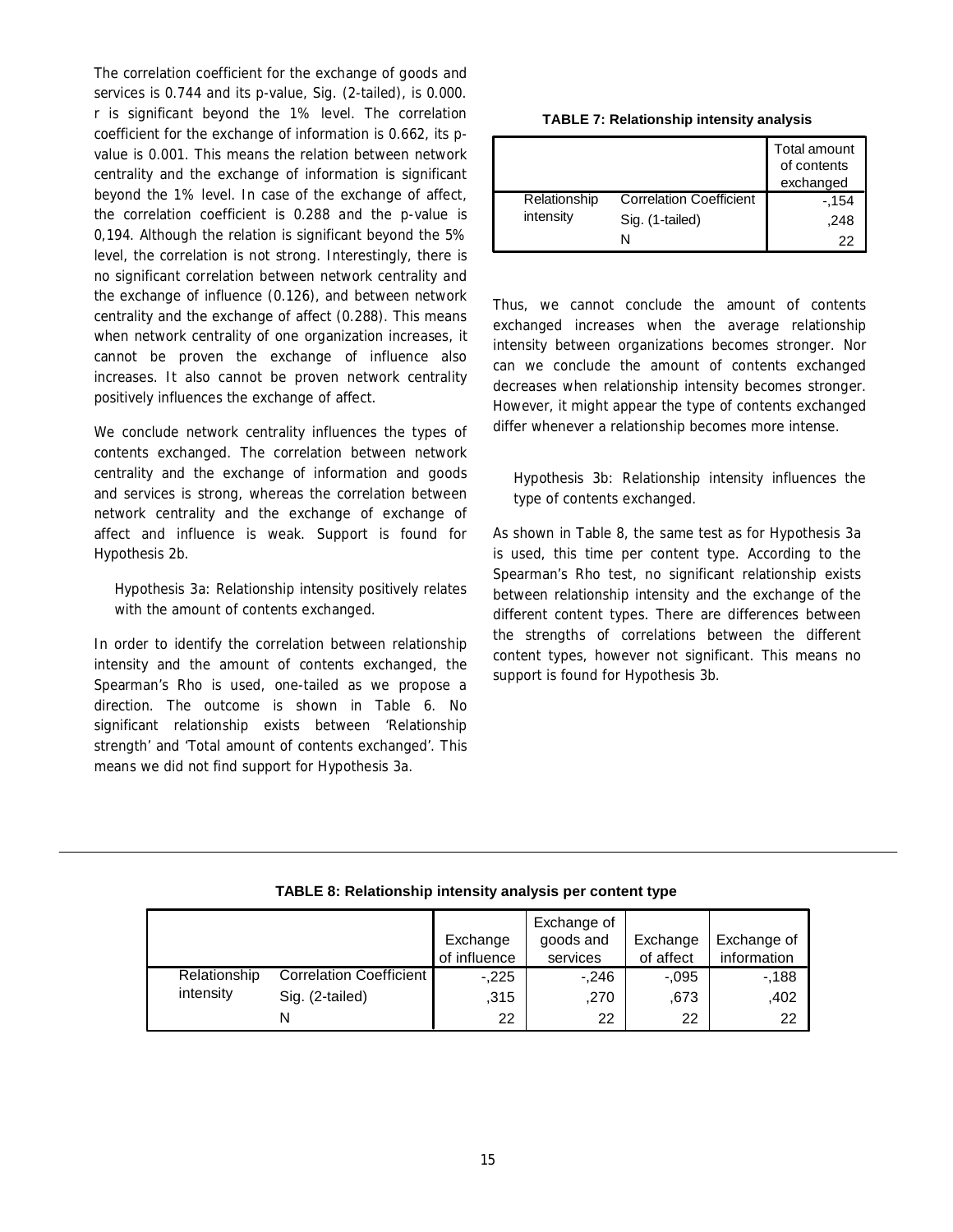But because we use a small database, the outcomes might be biased. Therefore we divided sponsors in two groups, based on relationship intensity. See Table 9.

**TABLE 9: Types of contents exchanged**

|                       | Relationship intensity | Mean  |
|-----------------------|------------------------|-------|
| Total amount of       | $>= 3$                 | 34.94 |
| contents exchanged    | $\leq 3$               | 37,20 |
| Exchange of influence | $>= 3$                 | 1,88  |
|                       | $\lt$ 3                | 1,00  |
| Exchange of affect    | $>= 3$                 | 9,65  |
|                       | $<$ 3                  | 7,20  |
| Exchange of goods     | $>= 3$                 | 13,53 |
| and services          | $\leq 3$               | 22,40 |
| Exchange of           | $>= 3$                 | 9,88  |
| information           | $<$ 3                  | 6,60  |

Most appealing results relate to the exchange of goods and services and the exchange of information. In case of goods and services, a large decrease is perceived between the group below the relationship intensity of 3 and above and equal to 3. Bluntly we could say the more intense a relationship, the less exchange of goods and services. The opposite applies for the exchange of information. The group above and equal to the relationship intensity of 3 exchanges 1,5 times more information than the group below 3. With little underpin we might say the more intense a relationship between sponsors, the more exchange of information.

Thus, based on the statistical outcome we cannot conclude relationship intensity influences the exchange of the different content types. Based on dividing sponsors and comparing absolute outcomes, we incline to conclude relationship intensity positively influences the exchange of information. The exchange of goods and services is negatively influenced by relationship intensity.

However, we conclude relationship intensity does not influence the type of contents exchanged as we rely on statistical outcomes in this study.

# *Hypothesis 4a: The amount of contents exchanged positively relates with the network performance.*

In order to identify the relation between network performance and the amount of contents exchanged, the averages of the network performance value and of the contents exchanged are analyzed.

| TABLE 10: Network performance analysis |  |  |
|----------------------------------------|--|--|
|----------------------------------------|--|--|

|                |                                | Total amount<br>of contents<br>exchanged |
|----------------|--------------------------------|------------------------------------------|
| <b>Network</b> | <b>Correlation Coefficient</b> | .317                                     |
| performance    | Sig. (1-tailed)                | .076                                     |
|                |                                | 22                                       |

At first sight, the outcome in Table 10 shows no significant correlation between network performance and the total amount of contents exchanged. However, on the 0.1-level the relation is significant. Keeping the small database in mind, there seems to be a relation between network performance and contents exchanged. Therefore support is found for Hypothesis 4a.

We strengthen this conclusion by analyzing the absolute amount of contents exchanged. We compare the different network performance value and the associated amount of contents exchanged. See Table 11.

**TABLE 11: Network performance**

| Mean           |                |
|----------------|----------------|
|                | Average amount |
| Valued network | of contents    |
| performance    | exchanged      |
| 2              | 24,67          |
| 3              | 29,83          |
| Δ              | 37.50          |
| 5              | 77.00          |
| Total          | 35.45          |

The averages amounts of contents exchanged increase when the valued network performance increases. When network performance is valued as 2, which means a weak performance, the average exchange is 24,7 content. For a network performance of 3, the average is 29,8. The average exchange further increases when network performance value increases to 4 (37,5) and 5 (77,0). Thus, the more contents exchanged between two network participants, the better they value the network performance.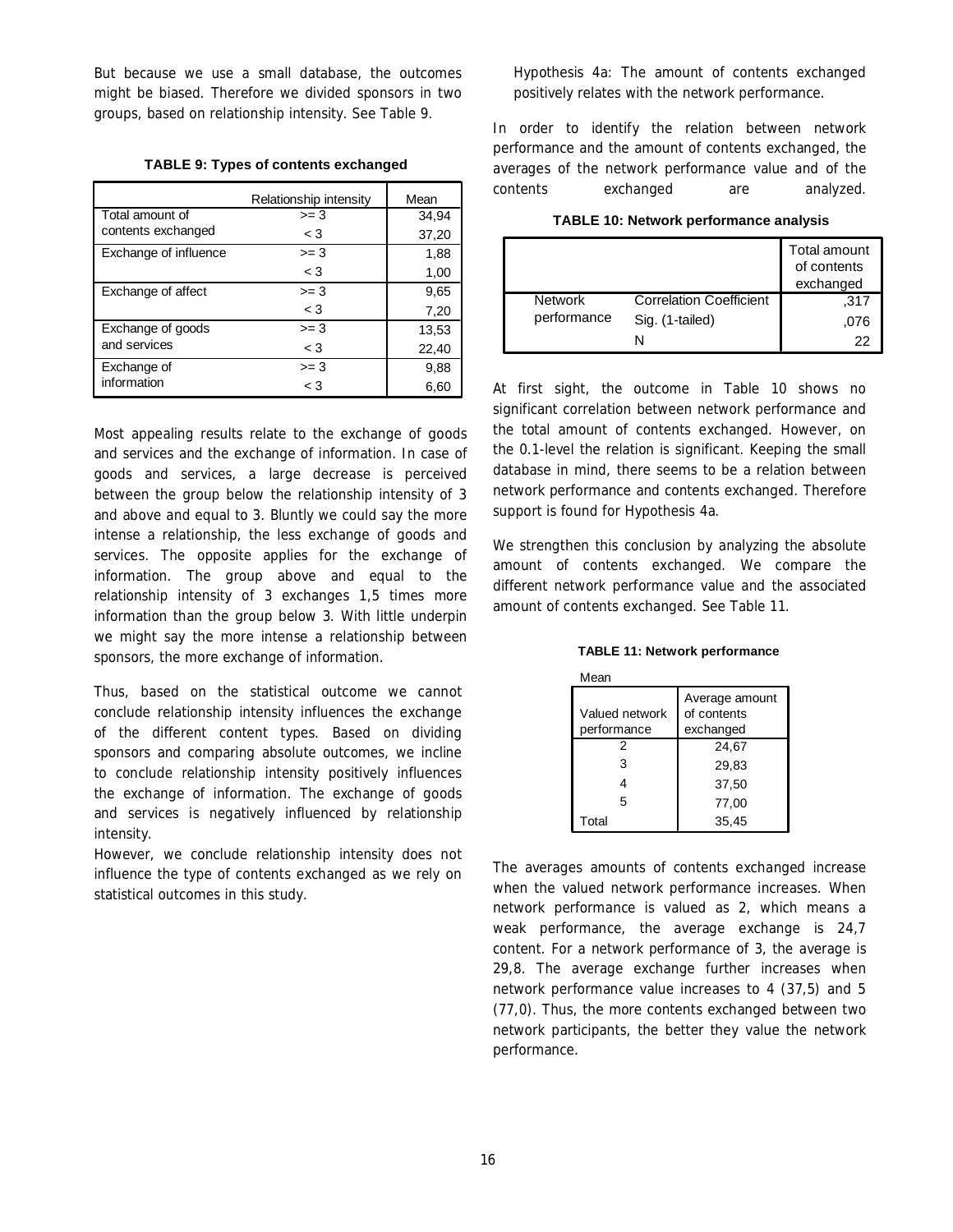*Hypothesis 4b: The type of contents exchanged influences the network performance.* 

In order to analyze the influence of the different types of contents on the network performance the same method for analyzing all contents is used. The outcome is shown in Table 12.

The exchange of affect and the exchange of influence seem not to correlate with network performance. This means the exchange of affect and influence do not influence the opinion of sponsors about the performance of the network. However no significant flag is shown in the table, it might be argued the relation between the exchange of goods and services and network performance is statistically significant. Because the database contains only 22 sponsors, it is hard to identify significant relations at the 0.01- or 0.05-level. The relation between the exchange of goods and services and network performance is significant at the 0.1-level. Therefore we conclude this correlation is significant. In case of the exchange of information and network performance there also seems to be a positive relation, although again not significant.

Because the database is small, we also analyze the relation between the exchange of different contents and network performance by absolute numbers, see Table 13.

On average the network performance is valued as higher when the exchange of contents increases. Only the exchange of goods and services shows a deviation in relation with network performance. Based on the Table 14, this type of content seems not to be determining the value of network performance. The exchange of information does. Where the network performance is valued as 5, the exchange of information shows a strong increase (35,0), compared with the exchange when network performance is valued as 3 (5,8) and 4 (9,4). Same procession applies for the exchange of influence, however the exchange of this type is minor comparing with the exchange of information.

More interesting than analyzing absolute numbers of the type of contents exchanged in relation with network performance, is analyzing the percentages of the total amount of contents exchanged per network performance level. The outcome of this analysis is reported in Table 13. Network performance is valued as higher primarily when the exchange of information is accountable for a bigger part of all contents exchanged. The opposite applies for the exchange of goods and services. This type of content does not seem to have any influence on the network performance as valued by sponsors.

As analyzed and described, the type of contents do influence the network performance. This is in support with Hypothesis 4b.

#### **TABLE 12: Network performance analysis per content type**

|                |                                |              | Exchange of |           |             |
|----------------|--------------------------------|--------------|-------------|-----------|-------------|
|                |                                | Exchange     | goods and   | Exchange  | Exchange of |
|                |                                | of influence | services    | of affect | information |
| <b>Network</b> | <b>Correlation Coefficient</b> | .021         | .365        | $-.021$   | ,222        |
| performance    | Sig. (2-tailed)                | .925         | .095        | .926      | ,322        |
|                |                                | 22           | 22          | 22        | 22          |

Mean

| TABLE 13: Network performance per content type |  |  |
|------------------------------------------------|--|--|
|------------------------------------------------|--|--|

| /16d11                       |                          |                                      |                       |                            |
|------------------------------|--------------------------|--------------------------------------|-----------------------|----------------------------|
| 'alued network<br>erformance | Exchange<br>of influence | Exchange of<br>goods and<br>services | Exchange<br>of affect | Exchange of<br>information |
|                              | 1,00                     | 12,67                                | 5,00                  | 6,00                       |
| 3                            | 1,83                     | 9.17                                 | 13,00                 | 5,83                       |
| 4                            | 1,58                     | 19,25                                | 7,25                  | 9,42                       |
| 5                            | 4,00                     | 18,00                                | 20,00                 | 35,00                      |

#### **TABLE 14: Network performance per content type (percentages)**

| Mean                          |                          |                                      |                       |                            |
|-------------------------------|--------------------------|--------------------------------------|-----------------------|----------------------------|
| Valued network<br>performance | Exchange<br>of influence | Exchange of<br>goods and<br>services | Exchange<br>of affect | Exchange of<br>information |
|                               | 4.2%                     | 51,4%                                | 20.3%                 | 24.3%                      |
| 3                             | 6.2%                     | 30.7%                                | 43,6%                 | 19.5%                      |
|                               | 4.2%                     | 51,3%                                | 19.3%                 | 25.2%                      |
| 5                             | 5.2%                     | 23,4%                                | 26.0%                 | 45.4%                      |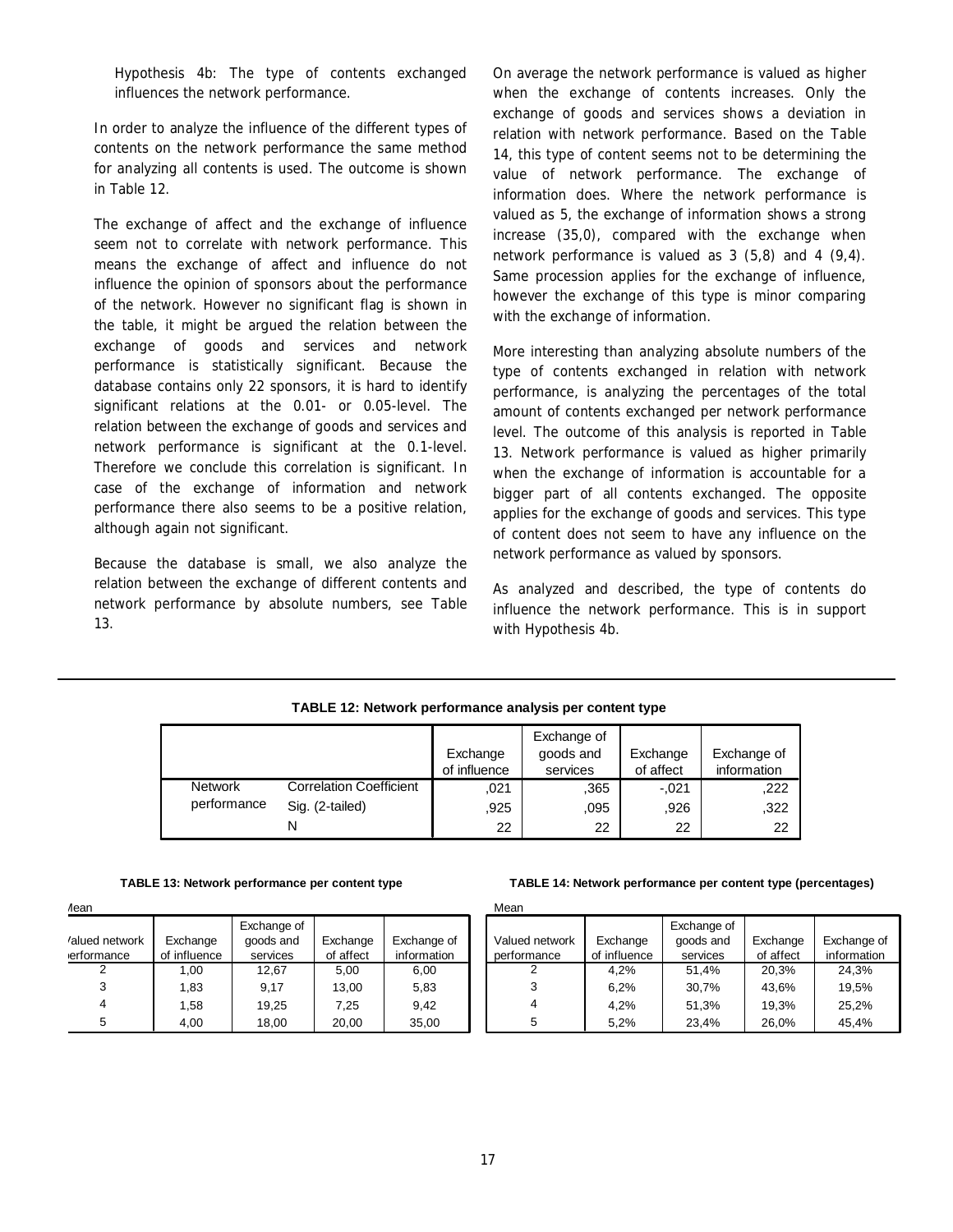## *Other interesting relations: the length of sponsor membership.*

Above the relations and correlations between concepts regarding the hypotheses are analyzed. However, in order to make valuable conclusions, some other interesting relations can be analyzed. First, the relation between the length of being sponsor and network centrality is analyzed. The outcome is shown in Table 15.

**TABLE 15: Sponsor membership analysis**

|             |                                | Total amount<br>of contents<br>exchanged |
|-------------|--------------------------------|------------------------------------------|
| Length of   | <b>Correlation Coefficient</b> | $.420*$                                  |
| sponsorship | Sig. (1-tailed)                | .026                                     |
| membership  |                                | 22                                       |

\*. Correlation is significant at the 0.05 level (1-tailed).

The correlation between the length of being sponsors and the total amount of contents exchanged is significant at the 0.05-level; the correlation coefficient is 0.420. This means the longer organizations are member of the sponsorship network, the more contents they exchange with other sponsors.

According to Table 16, the length of being sponsors also influences the types of contents exchanged. First, there is no significant relation between the length of being sponsor and the exchange of influence and the exchange of affect. Thus, we could not prove the exchange of affect and influence increases when being sponsor for a longer period of time. We can for the exchange of information, of which the correlation coefficient is 0.546; significant beyond the 0.01-level. Also the exchange of goods and services significantly correlates with the period of time of being sponsor; 0.426, significant beyond the 0.05-level. Thus, the longer organizations are sponsor, the more exchange of information and the more exchange of goods and services.

*Other interesting relations: network centrality and network performance.* 

Next the relation between network centrality and network performance is analyzed. See Table 17.

**TABLE 17: Network centrality - network performance analysis**

|                |                                | <b>Network</b><br>performance |
|----------------|--------------------------------|-------------------------------|
| <b>Network</b> | <b>Correlation Coefficient</b> | $,345*$                       |
| centrality     | Sig. (1-tailed)                | .034                          |
|                |                                | 29                            |

\*. Correlation is significant at the 0.05 level (1-tailed).

The correlation coefficient is 0.345 and significant beyond the 0.050-level. This means the higher the network centrality, the higher the network performance as valued by network members. As network centrality is operationalized as the number of relationships in the network, the conclusion is: the more relationships, the higher the network performance.

*Other interesting relations: relationship intensity and network performance.* 

Also the relation between the intensity of relationships and network performance is analyzed. The outcome is shown in Table 18.

| <b>TABLE 18: Relationship intensity - network performance</b> |  |
|---------------------------------------------------------------|--|
| analvsis                                                      |  |

|              |                                | <b>Network</b><br>performance |
|--------------|--------------------------------|-------------------------------|
| Relationship | <b>Correlation Coefficient</b> | $-176$                        |
| intensity    | Sig. (1-tailed)                | .172                          |
|              |                                | 31                            |

No significant relation exists between relationship intensity and network performance. Thus, no valid pronouncement can be done about the relation between relationship intensity and network performance. Whenever relationship intensity changes, we cannot prove the network performance changes.

# **TABLE 16: Sponsor membership analysis per content type**

|                                        |                                | Exchange<br>of influence | Exchange of<br>goods and<br>services | Exchange<br>of affect | Exchange of<br>information |
|----------------------------------------|--------------------------------|--------------------------|--------------------------------------|-----------------------|----------------------------|
| Length of<br>sponsorship<br>membership | <b>Correlation Coefficient</b> | .151                     | ,426*                                | .104                  | .546**                     |
|                                        | Sig. (2-tailed)                | ,503                     | .048                                 | .644                  | ,009                       |
|                                        | N                              | 22                       | 22                                   | 22                    | 22                         |

\*. Correlation is significant at the 0.05 level (2-tailed).

\*\*. Correlation is significant at the 0.01 level (2-tailed).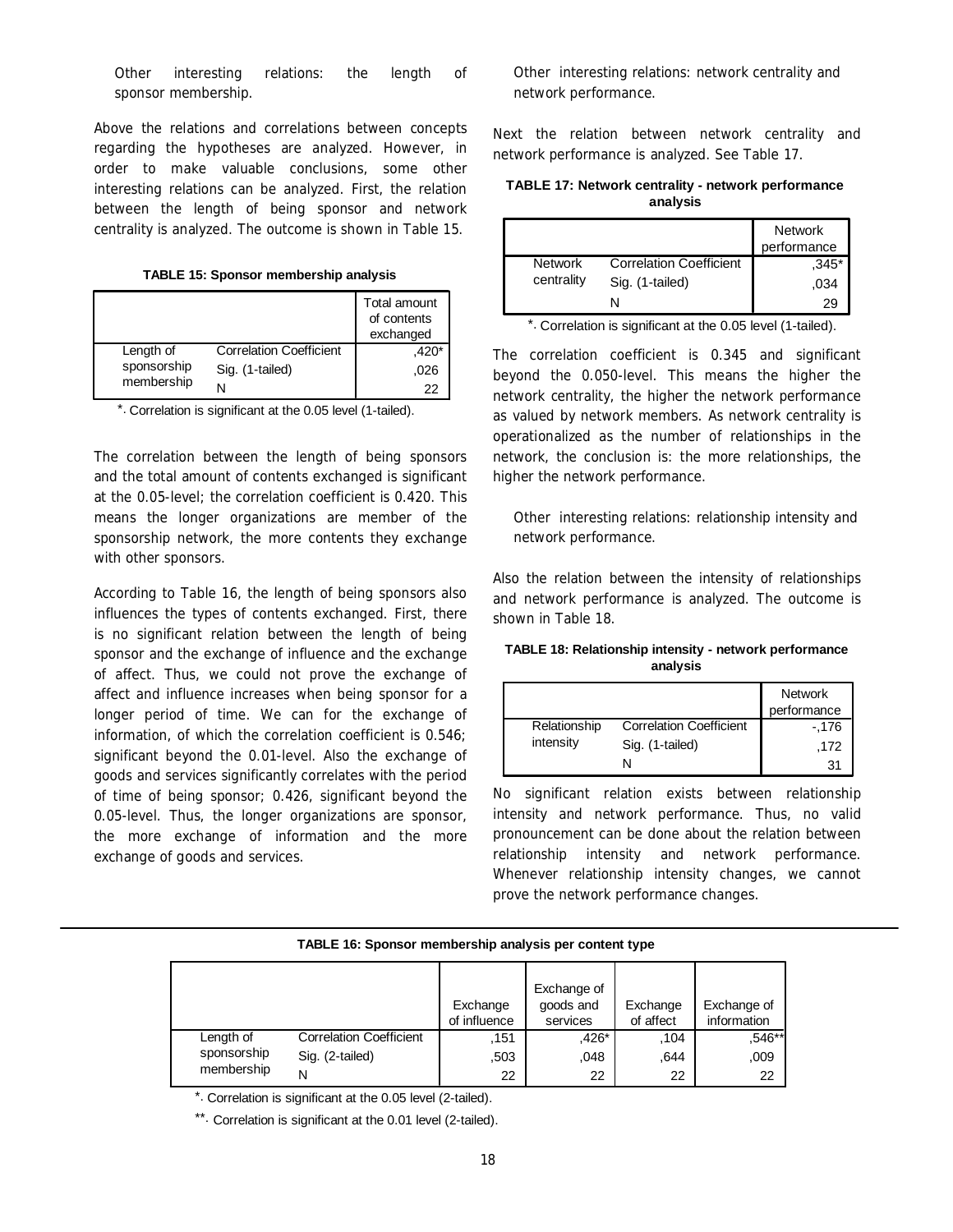#### **6. DISCUSSION AND CONCLUSION**

This study reveals some important insights for both sports entities and sponsoring organizations about the network behind sport sponsorships. Underexposed for a long time, network opportunities behind sponsorships now seem to gain interest from both network scientists and practitioners.

#### *Relations regarding the length of sponsor membership*

As expected, we found a positive relation between the length of being member of the network and network centrality. When organizations participate in a sponsorship network, their position in the network becomes stronger by developing new relationships. Mr. IJzerman of IJzerman Notarissen, when becoming sponsor a new player on the notary market, says: 'Our main goal was to create new relationship as we just started and were quite an unknown organization. The network helped our organization to create new relationships and brought us more assignments as expected.'

An unexpected result concerns the relationship intensity in relation with becoming member of the sponsorship network. We expected to prove relationships between sponsors become more intense when being member of the same sponsorship network. However, no significant increase of relationship intensity is found. This becomes even more interesting when taking into account the part of organizations being sponsor with the reason to strengthen existing relationships. Up to 34% of all sponsors declared to be member of the network in order to enhance existing relationships.

#### *The role of the dyadic relationship*

How come there is no relation between relationship intensity and the amount of contents exchanged, as well as between relationship intensity and network performance? Therefore a closer look at the dyadic relationship of the sponsorship agreement is needed. A sponsorship agreement comprises collaboration between two parties; the sponsoring organization and the sports entity. The sports entity provides the sponsoring organization the possibility to join a sponsorship network. In order to offer a productive network, the sports entity should organize meetings in which the network members come together to meet each other.

Mr. Jansen, director of Rikkert Afbouwgroep BV, says: 'From Excelsior '31 we expect they arrange meetings or trips, so we as organizations can meet each other.' By means of meetings, organizations have the opportunity to develop new relationships and to strengthen existing relationships. On the other hand, the sponsoring organization decides to join the network with several underlying reasons. Regardless the reason, sponsoring organizations should be participating actively in the network in order to create and strengthen relationships (Thompson & Speed, 2000). Mr. Smeijers of Akor Bouw about sponsors of Excelsior '31 in general: 'Members of TopSupport cannot only blame Excelsior '31, as there are also sponsors who are not participating actively in the network and do not visit meetings.' Thus, both parties in the dyad should play an active role in both offering and utilizing opportunities. Mr. Bruggink of ThuisIn: 'I can imagine the sponsorship network can be very valuable to create and enhance relationships. I am only sponsor for marketing purposes, I cannot blame TopSupport of not giving the opportunity to strengthen relationships.'

# *Relations regarding total amount of contents exchanged*

As analyzed, network centrality has a positive influence on the total amount of contents exchanged. This means the more relationships an organization maintains, the more contents it exchanges. Thus, a significant part of all new relationship contains the exchange of contents.

In contrast with network centrality, relationship intensity has no influence on the total amount of contents exchanged. Keeping the small database in mind, relationship intensity even seems to have a negative influence on the total amount of contents exchanged. This means when relationships between organizations become more intense, these organizations exchange the same or even less contents than when relationships are less intense.

# *Network performance in relation with network centrality and relationship intensity*

Using the empirical results we determined organizations are satisfied with the influence of the length of being sponsor on network centrality, as indicated by the relation between network centrality and network performance. Sponsors are not satisfied with the influence on relationship intensity; no relation is found between relationship intensity and network performance. However, this relation seems to be important for the network performance as up to 34% of all sponsors declared to be member of the network in order to enhance existing relationships. The relations regarding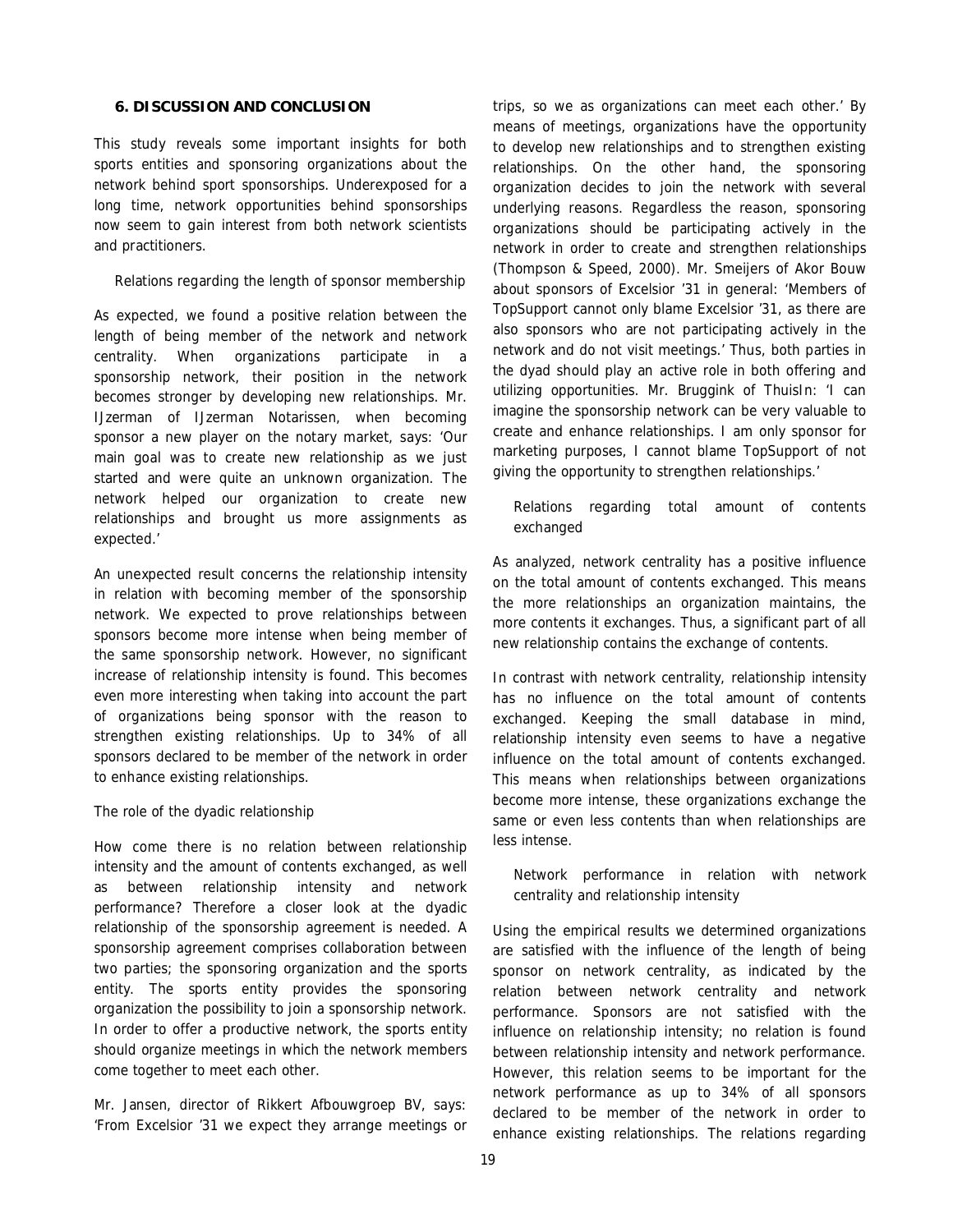network performance can therefore be assigned to the total amount, as well as the types of contents exchanged.

As mentioned, a higher network centrality results in more contents exchanged. A positive relation is found between the total amount of contents exchanged and network performance. In contrast, no relation is found between the length of being sponsor and relationship intensity, neither between relationship intensity and the total amount of contents exchanged. Because organizations do not exchange more contents due to more intense relationships, no relation is found between relationship intensity and network performance.

#### *Relations regarding the types of contents exchanged*

Interesting results are reported regarding the type of contents exchanged. As hypothesized, network centrality influences the type of contents exchanged. Most striking results are found regarding the relation between network centrality and the exchange of information. The correlation between network centrality and the exchange of information is strong. In general this means the more relationships one organization maintains, the more information the organization exchanges with others. Explanation might be that the exchange of information is indefinite. Organizations do not reject valuable information about a project, product or market. Therefore, when the number of relationships maintained by organizations increases, the amount of information exchanged also increases.

We also found a strong significant correlation between network centrality and the exchange of goods and services. Thus, the more relationships with other network members, the more exchange of goods and services. Explanation might be that organizations enter into a relationship when they need others' goods and/or services. This can be classified as the first stage of relationships. At the first stage of developing a relationship, organizations will not directly exchange affect or valuable information, therefore a more intense relationship is needed. Before developing an intense relationship, organizations might already exchange goods and services.

In case of the exchange of influence no significant relation is found. This means we could not prove the exchange of influence increases when network centrality increases. Concerning the exchange of influence, the average time spent on relationships may be decisive. The more relationships, the less average time spent on each relationship. When aspiring to exchange influence,

organizations need to invest in relationships, which takes time. Therefore, it seems logical there is no correlation between the number of relationships and the exchange of influence.

In case of the exchange of affect there seems to be a weak correlation with network centrality. When organizations increase their network centrality by establishing more relationships, some of these relationships result in the exchange of affect. However, the part of relationships resulting in the exchange of affect is not big enough to result in a significant correlation.

As mentioned, relationship intensity has no influence on the amount of contents exchanged. Keeping the small database in mind, it seems to have on the types of contents exchanged. There are differences when analyzing the relations between relationship intensity and the different content types. Relationship intensity seems to negatively influence the exchange of goods and services, as well as the exchange of influence. In case of the exchange of affect and information, the correlation indicates there is no significant correlation between these types of contents and relationship intensity. Thus, the negative correlation of relationship intensity in relation with the total amount of contents exchanged is mainly caused by the exchange of influence and goods and services.

Explanation might be that the exchange of goods and services does not require an intense relationship, the exchange of goods and services can also occur between two organizations only having a weak business relationship. This is not the case for the exchange of information and affect. Exchange of information and affect relatively increases when relationships are more intense. This can be explained by the trust organizations need to have in each other, because the information they share might be highly valuable or even secret. Whenever relationship intensity becomes more intense, organizations keep exchanging information, whereas the exchange of goods and services relatively seems to decrease. Mr. Jansen says: 'When meetings are organized, we as sponsors do not directly share goods or services, but we do share information. While having a nice trip organized by the sports entity, we absolutely have the opportunity to exchange information.'

# *Networking performance in relation with the types of contents exchanged*

Unless the influence of relationship intensity and due to the influence of network centrality, two content types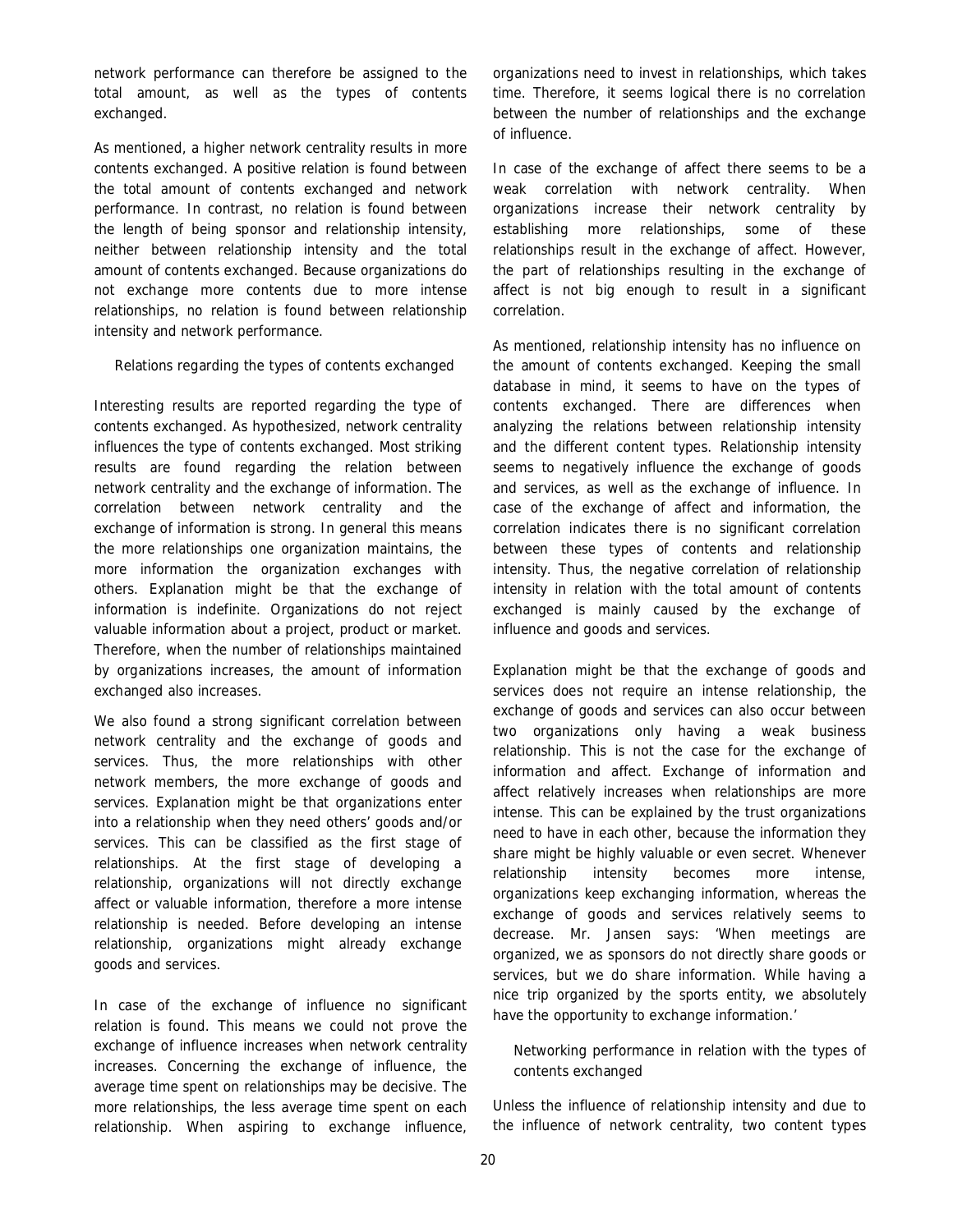significantly increase in relation with the length of being sponsor. These are the exchange of information and the exchange of goods and services. The length of being sponsor seems not to relate with the exchange of influence and the exchange of affect.

Interestingly, organizations value network performance higher in relation with both the exchange of information as the exchange of goods and services. There is no relation between the network performance as valued by sponsors and the exchange of affect and influence. Thus, the exchange of the type of contents which increased due to being sponsor seems to be dependents of the network performance.

This may have to reasons. First, organizations value the exchange of information and goods and services as more important. As a result they value the network performance as higher. Second, and more viable, network performance is dependent of contents types of which the exchange increases.

# *Conclusion*

Concluding, joining a sponsorship network is interesting and valuable for organizations in order to create new relationships and as a result to exchange more contents. Via this study we state organizations have the possibility to create new relationships by becoming member of a sponsorship network. As a result, organizations will exchange more contents, which may be highly valuable for them.

More specific, organizations have the chance to exchange more information and more goods and services. The exchange of information might contain information about a particular market, a single product or product process. Therefore, the information might result in chances for organizations.

In order to not only create new relationship, but also enhance existing relationships, organizations as well as the sports entity should participate actively. The sports entity should arrange meetings and bring the organizations together. Sponsors should be active when they are invited for meetings. Meetings and trips are the possibility to enhance relationships.

The different relations between the concepts distinguished by hypotheses are summarized in Figure 3. Dotted lines mean no significant correlations between concepts, whereas bold lines indicate significant correlations. The black lines represent the relations regarding the hypotheses. The grey lines represent other valuable and interesting relations between concepts in order to make valid conclusions.

Figure 4, on the next page, has the same characteristics as Figure 3, extended with the correlations as analyzed using SPSS.



Figure 3: Relations between concepts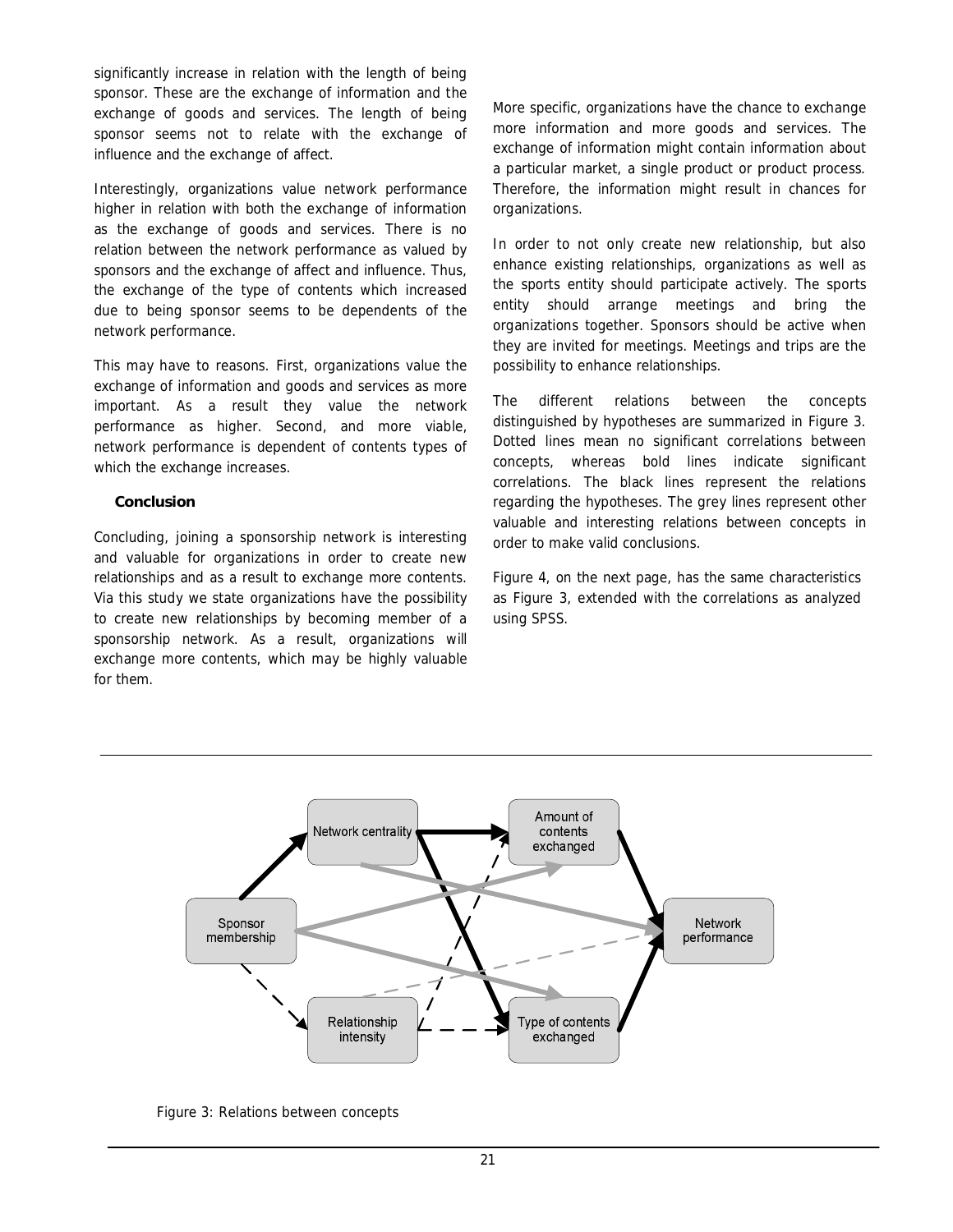

Figure 4: Relations between concepts extended with statistical correlations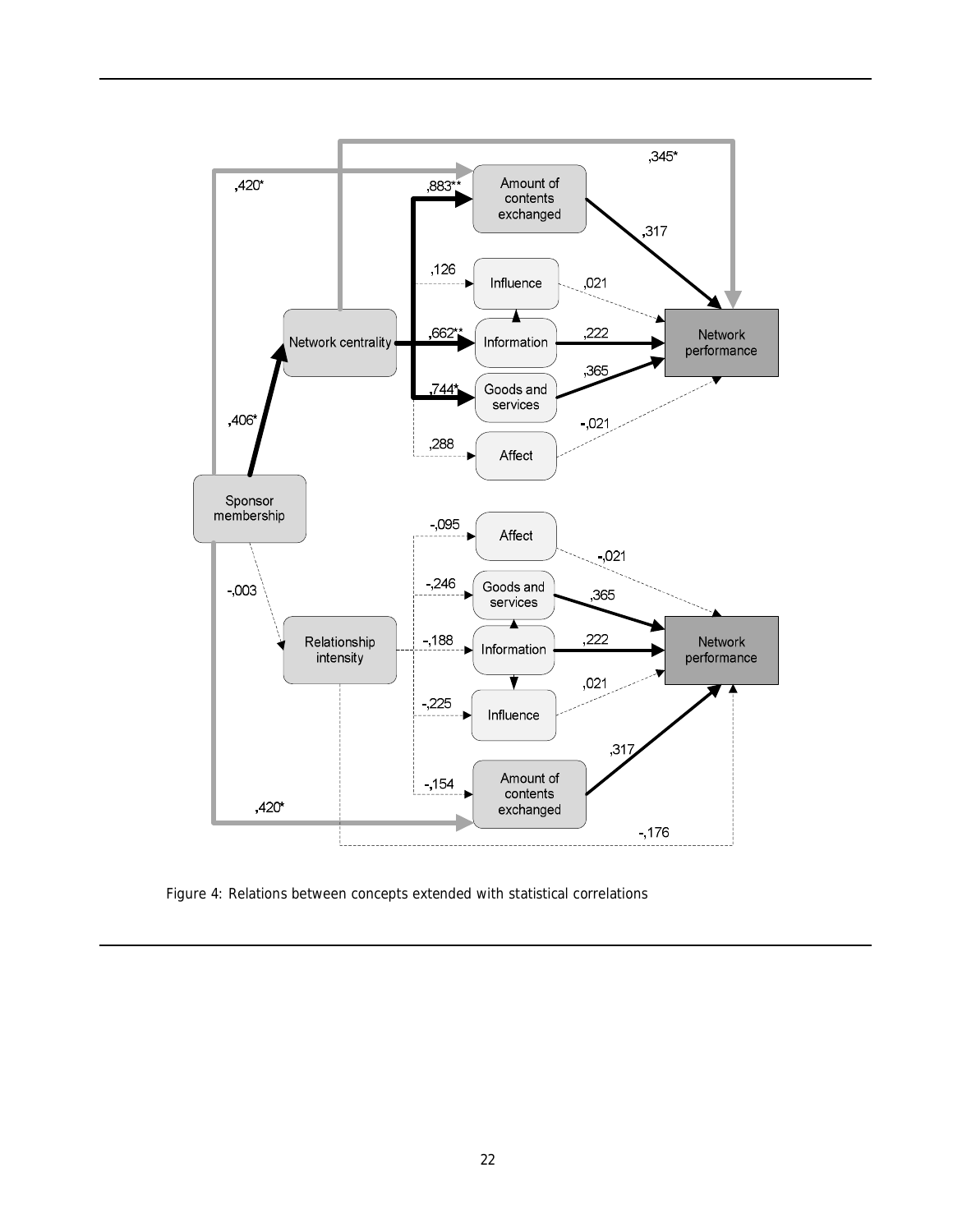#### **7. CONTRIBUTIONS, LIMITATIONS, AND DIRECTIONS FOR FUTURE RESEARCH**

#### Contributions

This study contributes by demonstrating the strategic value of sponsorship networks. The finding that joining a sponsorship network facilitates the exchange of several types of contents is in line with the assumptions of other authors that a sponsorship agreement provides more opportunities and contributions than only on the dyadic level (Olkkonen, 2001; Swinney, 2008). Till now, focus of researches is mainly pointed at the dyadic approach of sponsorship agreements; the network approach of sponsorship agreements is underexposed for a long time. The network contributions behind sponsorship agreements now seem to gain interest of network scientists, as well as practitioners.

Another strength of this study is the universal format we developed in order to collect data and to analyze the sponsorship network. This means the research can easily be repeated in case of other sponsor communities and other sport entities, and even for other types of networks. When using this format, only the units of analysis change, and in line does the data, but the method of data collection and the method of analysis stay the same. As a result, the outcomes of several studies towards other sport entities can be compared.

This study also contributes to sponsorship research by focusing on small and medium enterprises. Most studies towards sponsorship use organizations operating on a global level as units of analysis. The contributions sponsorship networks offer may differ for small, medium and large enterprises. They also might have different goals in order to become sponsor of a particular sport entity or event. Therefore it is interesting to use this study in order to compare the outcomes of other studies pointed at multinationals.

# Practical implications

This study is executed at Excelsior '31. Although we have not mentioned this sports entity a lot, this study is very useful for Excelsior '31. We prove the network provided by this sports entity can be highly valuable. Therefore, Excelsior '31 has the opportunity to not only offer the commercial and marketing opportunities of sponsorship, but also the network opportunities. This is an important insight in order to attract potential sponsors to become member of the network.

This research format is also practical for sports entities as information about the relationship between sports entity and sponsor can easily be collected and analyzed. By interviewing organizations, the interviewer should therefore either focus on the relationships between sponsors and the relationship between sports entity and sponsor. This may result in important insights of sponsors about the facilities provided by the sports entity. In the case of Excelsior '31, discrepancies are found between the offer and the demand of sponsors. Based on the interviews and questionnaires, useful advice is reported to Excelsior '31. Executing these advices will plausibly result in a better understanding of each other's wishes and as a result a better relationship between Excelsior '31 and the sponsors.

### Limitations

This study is not without limitations. An apparent limitation affects the validity of our findings. We used only data of those organizations that were sponsor of Excelsior '31 at the moment of sending the questionnaire. We excluded organizations that were sponsor in the past. This exclusion may cause a biased view on the outcome, because these organizations maybe stopped being sponsor because they didn't create new relationships. When including these organizations, it is likely the network performance as valued by all organizations would decrease.

Second limitation concerns the external validity. In order to collect data, we used only organizations of one specific sponsorship network, mostly out of one specific city, involved in one kind of sports. This means the findings are to generalize over other sports, other kind of networks and even over other cities.

Third limitation is about the response rate and therefore about the dataset. The sponsor network analyzed in this study is a closed system, consisting of 62 organizations. 22 organizations respond to the online questionnaire and 10 organizations to the hardcopy version; the response rate is 52%. This is sufficient, but not excessive. However, for some hypotheses we used data about the organizations that responded to the online questionnaire, because it wasn't possible to collect data about the contents exchanged by the hardcopy questionnaire. As a result, statistical outcomes may be biased.

Another limitation refers to the length of the questionnaire. When organizations declared to have many relationships with other network members, the questionnaire length increased. Thus, the more relationships, the more time the questionnaire took. It might have appeared relatively more organizations with many relationships quit answering the questionnaire. This could result in a skewed distribution of respondents comparing with the population.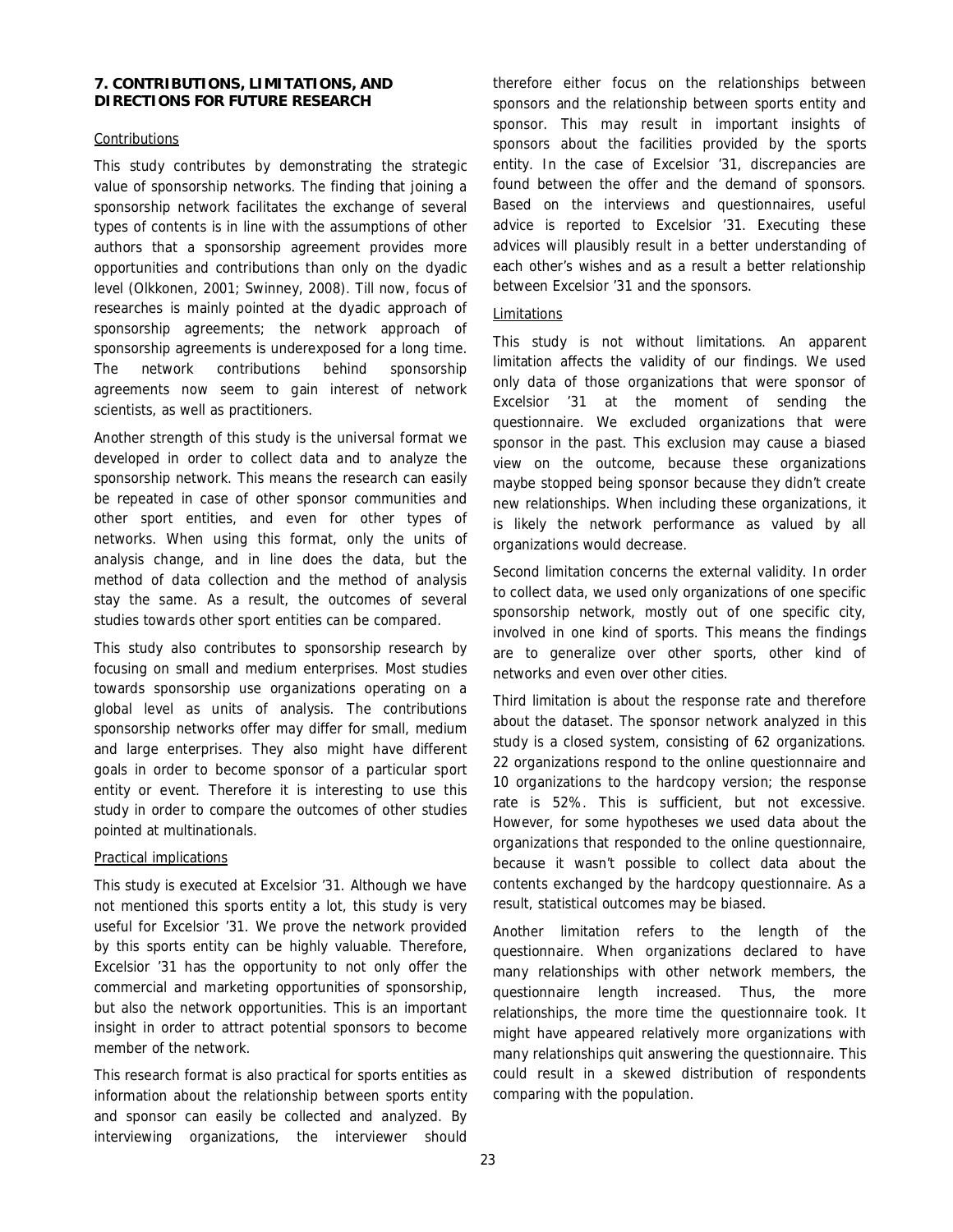Another limitation refers to one part of the data collection, the collection of the exchange of influence. The exchange of influence is relatively low compared with other types of contents. Although this might be possible, it is also explainable as a limitation. Respondents won't be eager to fill in this type of content because it might be private information or they do not want to appear as such a player in the network. Therefore it might be arguable that the amount of influence exchanged should be higher than collected for this research.

#### Directions for future research

As we developed a universal format, the protocol can also be applied for other sponsor communities, as well as other sports entities. Therefore several paths can be taken. First, it is interesting to study other sport entities on the same level and to compare these results with the results of this study. Second, research can be done towards sport entities and their sponsor communities on other levels. Afterwards again these results can be compared with the results of this study. For the same level the interest lies in comparing the performance of the different networks of sponsoring organizations. When comparing sport entities and their sponsor communities on other levels, it is valuable to compare the professionalism and contributions for sponsors of the different networks.

In order to make justified conclusions and to analyze data on significant relations the database should be extended with organizations that stopped being sponsor for any kind of reason. This will enhance the validity of the results.

Before data collection of future research, a critical view on the questionnaire is needed in order to increase the response rate. Some questions could be adjusted to decrease the length of the questionnaire.

#### **REFERENCES**

Abratt, R.; Clayton, B.C.; Pitt, L.F. (1987). Corporate objectives in sports sponsorship. *International Journal of Advertising*, 6, 299-311.

Amis, J.; Pant, N.; Slack, T. (1997). Achieving a sustainable competitive advantage: a resource-based view of sport sponsorship. *Journal of Sport Management*, 11, 80-96.

Amis J.; Slack, T.; Berrett T. (1999). Sport sponsorship as distinctive competence. *European Journal of Marketing*, 33(3/4), 250-272.

Berrett, T. (1993), The sponsorship of amateur sport government, national sport organization, and corporate perspectives. *Society and Leisure*, 16, 323-46.

Cornwell, B. (1995). Sponsorship-linked marketing development. *Sport Marketing Quarterly*, 4(4), 12-24.

Cornwell, B.; Pruitt, S.W.; Clark, J.M. (2005). The relationship between major-league sports' official sponsorship announcements and the stock prices of sponsoring firms. *Journal of the Academy of Marketing Science*, 33(4), 401-412.

Deutkens, E.; De Ruyter, K.; Wetzels, M.; Oosterveld, P. (2004). Response rate and response quality of internetbased surveys: an experimental study. *Marketing Letters*, 15(1), 21-36.

Erickson, G.S.; Kushner, R.J. (1999). Public event networks: an application of marketing theory to sporting events. *European Journal of Marketing*, 33(3/4), 348- 364.

Farelly, F.; Quester, G. (2005). Examining important relationship quality constructs of the focal sponsorship exchange. *Industrial Marketing Management*, 34(3), 211-219.

Gardner, M.P.; Shuman, P. (1988). Sponsorship and small business*. Journal of Small Business Management*, 26, 44-52.

Ibarra, H. (1993). Network centrality, power, and innovation involvement: determinants of technical and administrative roles. *Academy of Management Journal*, 36(3), 471-501.

Irwin, R.L.; Assimakopoulos, M.L.; Sutton, W.A. (1994). A model for screening sport sponsorship opportunities. *Journal of Promotion Management*, 2(3/4), 53-69.

Irwin, R.L.; Sutton, W.A. (1994). Sport sponsorship objectives: An analysis of their relative importance for major corporate sponsors. *European Journal of Sport Management*, 1(2), 93-101.

Johnson, M. D.; Selnes, F. (2004) Customer Portfolio Management: toward a dynamic theory of exchange relationships. *Journal of Marketing*, 68(2), 1-17.